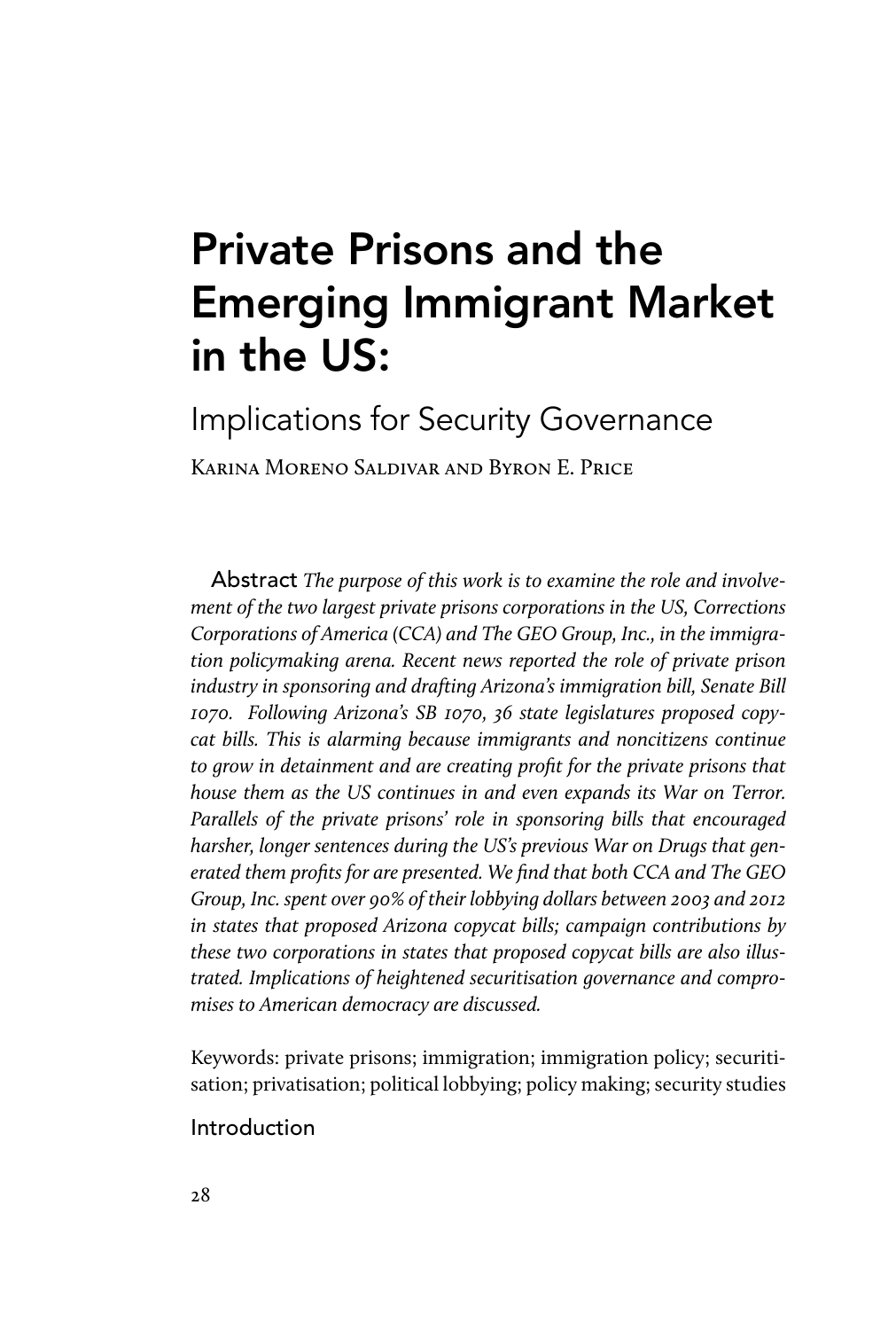The purpose of this work is to examine the role and involvement of the two largest private prisons corporations in the US, Corrections Corporations of America (CCA) and The GEO Group, Inc., in the immigration policymaking arena. This work is organised as follows: first, it begins with data that shows despite declining prison populations, private prisons continue to make incredible amounts of profit. Second, federal data is presented to show the trend of increased detainment of immigrants and noncitizens in the US. This growing phenomenon is due to the securitisation context that has escalated since the attacks of September 11th. Third, an interdisciplinary review of the literature examines what is known about private prisons and their role in immigration detention centres. Finally, following the unveiling of how the private prison lobby drafted and sponsored Arizona's infamous Senate Bill (SB) 1070, this study asks if the involvement by the two largest private prison corporations in the US (CCA and The GEO Group, Inc.) through lobbying and campaign contributions was made across all of the 36 states who proposed copycat bills to their state legislatures (see Table 1 below). Data on lobbying and campaign contributions reveals that these two companies were involved in the majority of the states that proposed copycat bills. A new framework is used that combines the private prisons' role in policymaking (this was established during the US's previous War on Drugs) within a securitisation context based on Chebel d'Appollonia.<sup>1</sup> With the collision of restrictive immigration policy and counterterrorism, there is a perpetual "security/insecurity spiral," an endless circle of escalated security measures based on a sense of insecurity.<sup>2</sup> This securitised context facilitates the criminalisation of immigrants and presents a number of challenges to democratic principles in the US.

The link between private prisons and immigration are numerous: 1) it was revealed that 30 of the 36 co-sponsors that wrote the Arizona immigration bill, SB 1070, received political contributions from the private prison industry and that the bill was drafted in their presence; 2) due to the expansion of the Department of Homeland Security (DHS) and increasing numbers of detained immigrants and/or noncitizens, the federal and state governments are contracting with private prisons to house detained immigrants. The role and responsibilities of DHS in the US have especially multiplied after September II<sup>th</sup> concomitant with the War on Terror (WoT) and other important federal immigration legislation (i.e. mandatory sentencing); 3) the private prison indus-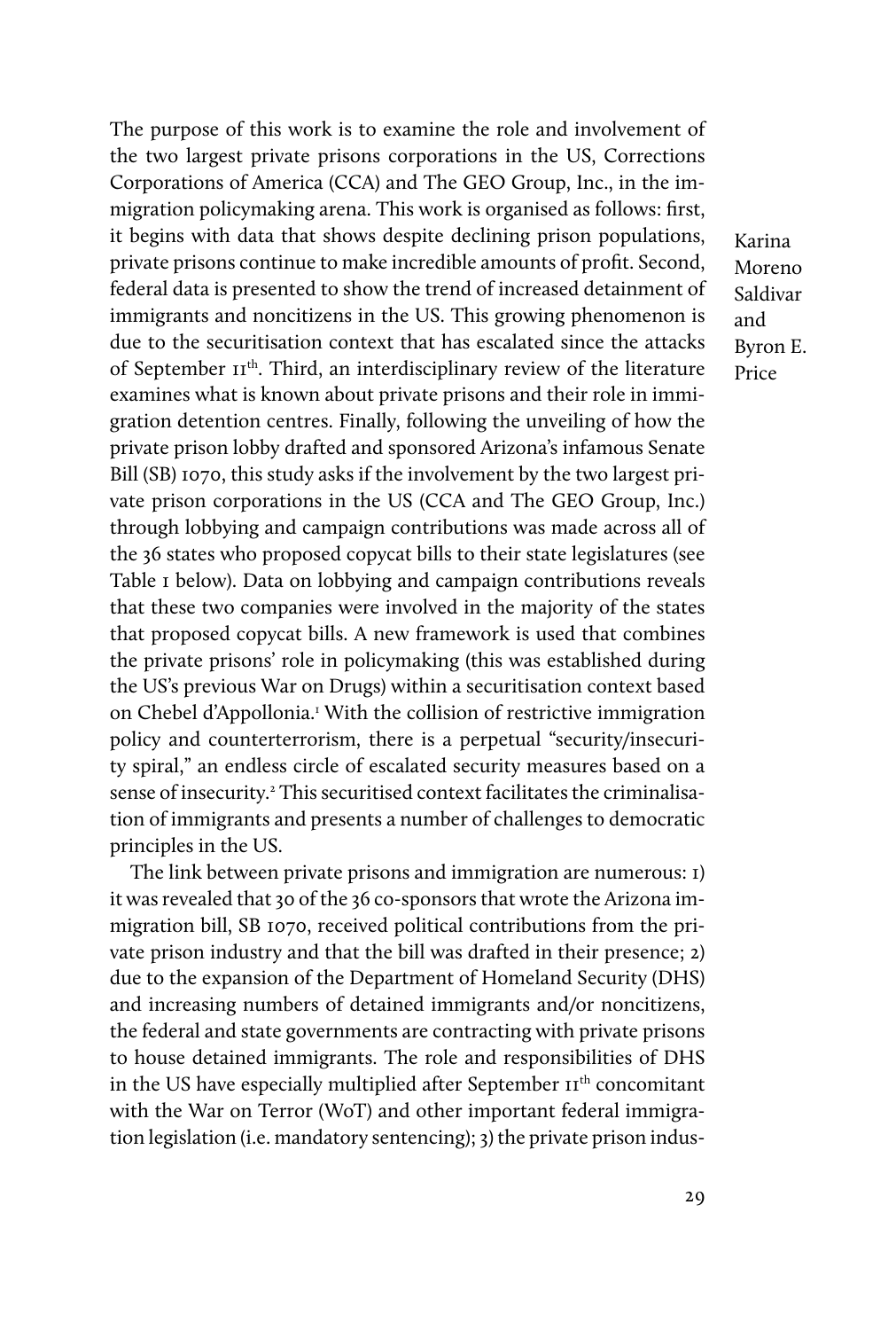try monitors and lobbies federal legislation pertaining to immigration. Due to these fragmented facts, there are a number of items this work seeks to piece together. First, following Arizona's SB 1070, there was a wave of copycat bills across the country. Thirty-six states proposed similar legislation, using Arizona's bill as a model. Since sponsorship came from the private prison lobby to pass SB 1070, this work asks whether *the private prison lobby contributes funds states that proposed copycat legislation?* The study explores the role of the private prison industry in the new emerging and profitable business of detaining immigrants in the US. Lobbying funds and political contributions from CCA and The GEO Group, Inc. are tallied and linked to the 36 states that proposed copycat bills. It is also unclear whether the private prison lobby is involved across political party lines in the US since the political ideology is more typical of conservatives, but the data is needed to confirm whether this is the case or not.

This work includes a review of the interdisciplinary research on what is referred to as the prison industrial complex, or the role of the private prison industry in expanding the scope of incarceration. Some scholars suggest private prisons have created a new market of detaining immigrants to compensate for declining or stalled federal and state prison populations since all immigration facilities are under federal jurisdiction. However, the unique contribution of this work is to present evidence of the direct connection between the private prison corporations' lobbying and campaign funds with states that proposed anti-immigrant legislation, which would promote higher numbers of detainment and higher profits.

The framework used to answer this question is an updated model of Price's<sup>3</sup> cycle within the context of Chebel d'Appollonia's Frontiers *of Fear*. 4 The cycle by Price illustrated how private prisons made formidable profits from pushing "tough on crime" state legislation in the past; this heuristic provided by Price provides a snapshot with how the private prison industry is likely to pursue detention and measures that increase the demand for detention.5 This causal cycle is included as Figure 1, suggests the private prison industry is capable of duplicating this strategy and pushing anti-immigrant, xenophobic legislation across state legislatures. From a strictly economic perspective, this would be rational behaviour. As a company selling its product, it would behove private prison corporations to not only sell its product, but increase the demand of their product if an opportunity exists. As Price

*cejiss*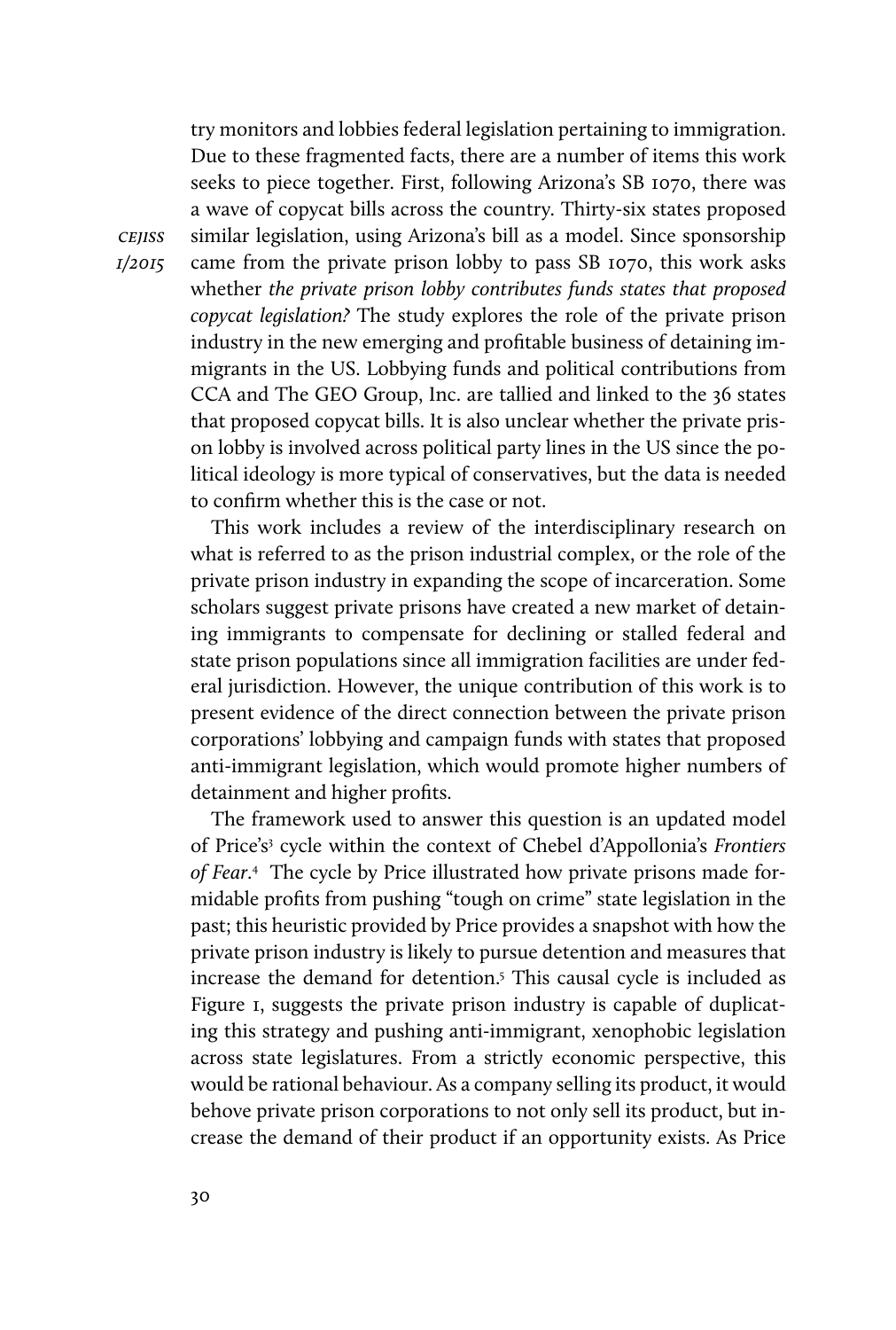made clear, in order for private prison corporations to make profits, there must be a demand for incarceration they can supply.<sup>6</sup> Along this line of thought, private prison corporations have a vested interest in encouraging state legislation that facilitates the detainment and incarceration of immigrants and even a lack of federal immigration reform as it results in financial profit for them and their stakeholders.

Price's model on the privatisation of prisons and their influence on "tough on crime" policy is easily adapted for the privatisation of immigrant detention centres and their influence on restrictive, anti-immigrant policy mainly because they are run by the same key players.7 Chebel d'Appollonia's work is used because it describes how elites frame immigration as a security issue as a means to justify discriminatory practices against targeted groups.8 d'Appollonia evaluates transatlantic security policies by comparing outcomes with stated policy objectives before and after 9/11. Ultimately, d'Appollonia suggests we are less safe from the dynamics of failing policies and from a process she calls the 'security, insecurity spiral.'9 Implications for security governance include the erosion of civil liberties and due process, the perpetuation of the "other" in which immigrants and noncitizens are unable to assimilate and integrate in society; this maintains a sense (or culture) of insecurity and feeds those in the securitisation business who capitalise and make profit from this.

# General Prison Population in Decline—Noncitizens are the Exception

There is a steady decline of prisoners that began in 2010; however, this has not deterred the private prison industry from making increasing amounts of revenue. According to the BOJ, the percentages of total prisoners (including both federal and state prison populations) held in private prison facilities (as opposed to state-run institutions) have steadily increased; in 2000, this percentage was 6.3%, and in 2012, this figure was 8.6%. This work focuses on the two largest private prison corporations in the US, CCA and The GEO Group, Inc. Annual reports for these companies for 2010 show these companies made over \$2.9 billion in 2010. The contracting process means private prison companies are contracted by the federal or state government to either take over the management of a state-run facility or house inmates in their privately owned and financed facilities; these companies are based on traditional market mechanisms, are for profit, and receive a daily rate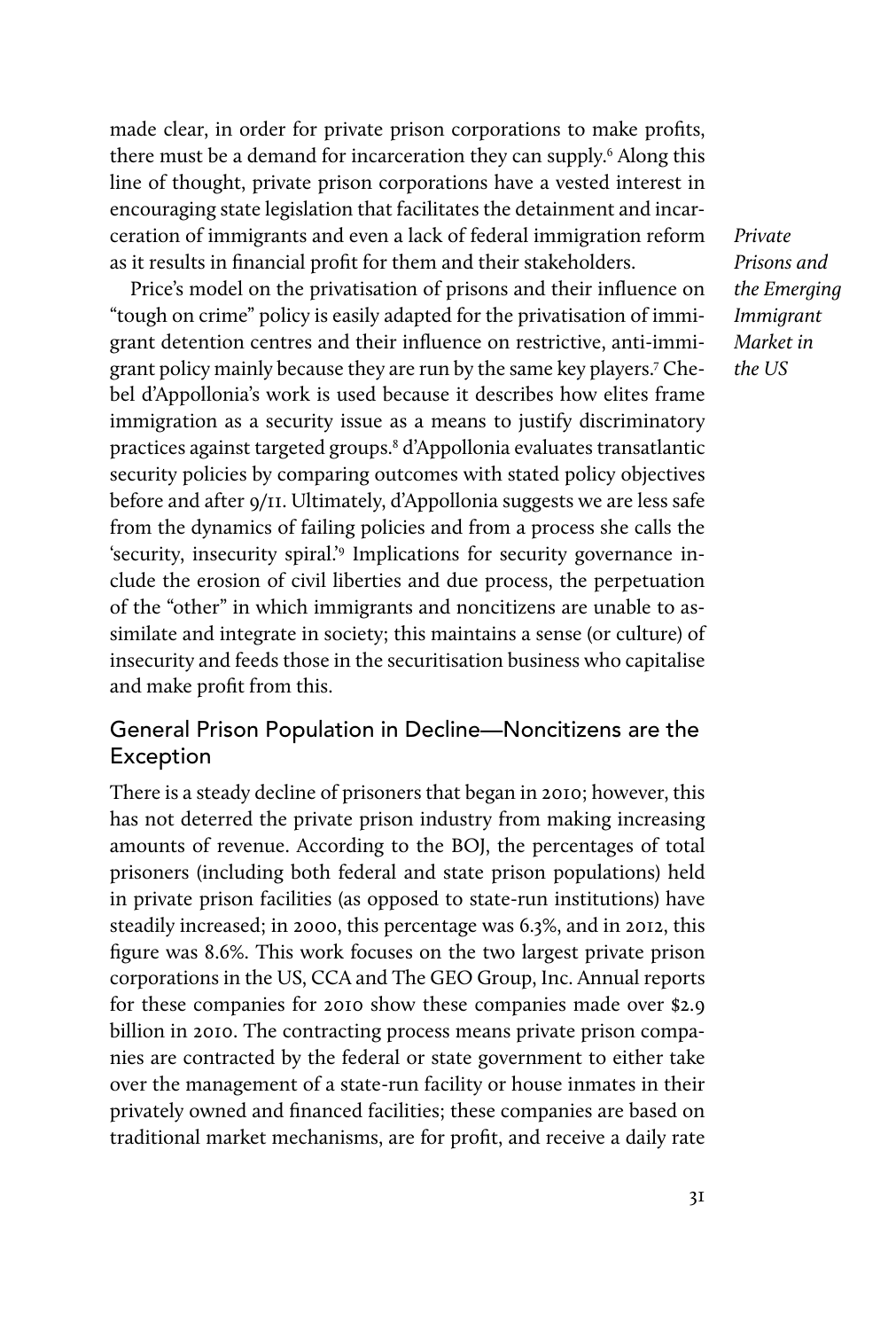from government agencies that contributes to their bottom line.

The Bureau of Justice's (BOJ) statistics show state correctional facilities experienced a decline in the state prison population in 2009, the first decline since  $1977$ <sup>10</sup>. The year 2009 became the third consecutive year of slower growth in the US prison population and the smallest increase between 2000 and 2010.11 Twenty-four states reported declines in their prison population during 2009. Despite the federal prison population growing 3.4% this year, 2009 represented growth at its slowest rate in the overall prison population and marked the beginning of a three-year trend of declining state prison populations.12 In 2010, BOJ statistics show the overall US prison population declined for the first time since 1972.<sup>13</sup> State prison populations continued to decline, and federal prison population grew by only 0.8%.<sup>14</sup> In 2010, 25 states reported declines in their prison populations.<sup>15</sup> This increased to 26 states during 2011. BOJ statistics show 2011 was the second consecutive year that state and federal prison populations both continued to decline; 2012 marked the third consecutive year of this decline. Statistics of violent crimes also show a steady decline.

However, on closer examination of the composition of the prison population, the *citizen population in federal or state corrections is steadily declining, while the detainment of noncitizens has been growing steadily for decades and at a faster pace than the citizen population*. The following section will present the data available on this.

# The Exponential Growth of Immigrant Detention

When examining data from federal entities in the US, there is a clear trend of increased imprisonment of noncitizens.<sup>16</sup> The BOJ noted substantial increases in the number of noncitizens in the federal criminal justice system as early as  $1986$  and  $1989$ .<sup>17</sup>

In 1996, federal data of the BOJ showed noncitizens (defined by the BOJ as immigrants, refugees/asylees, and non-immigrants) serving federal sentences increased an average of 15% per year, as opposed to the overall federal prison population's average increase of 10%. This became the trend despite the fact that 55% of noncitizens were in the US legally, and despite the fact that noncitizens charged with violent crimes represented 1.4% of the federal court as opposed to 8.5% of citizens.<sup>18</sup> This means there were less violent crimes among noncitizens, yet this group was overrepresented. Most noncitizens were persons admitted to the US for a temporary period, including tourists, stu-

*cejiss 1/2015*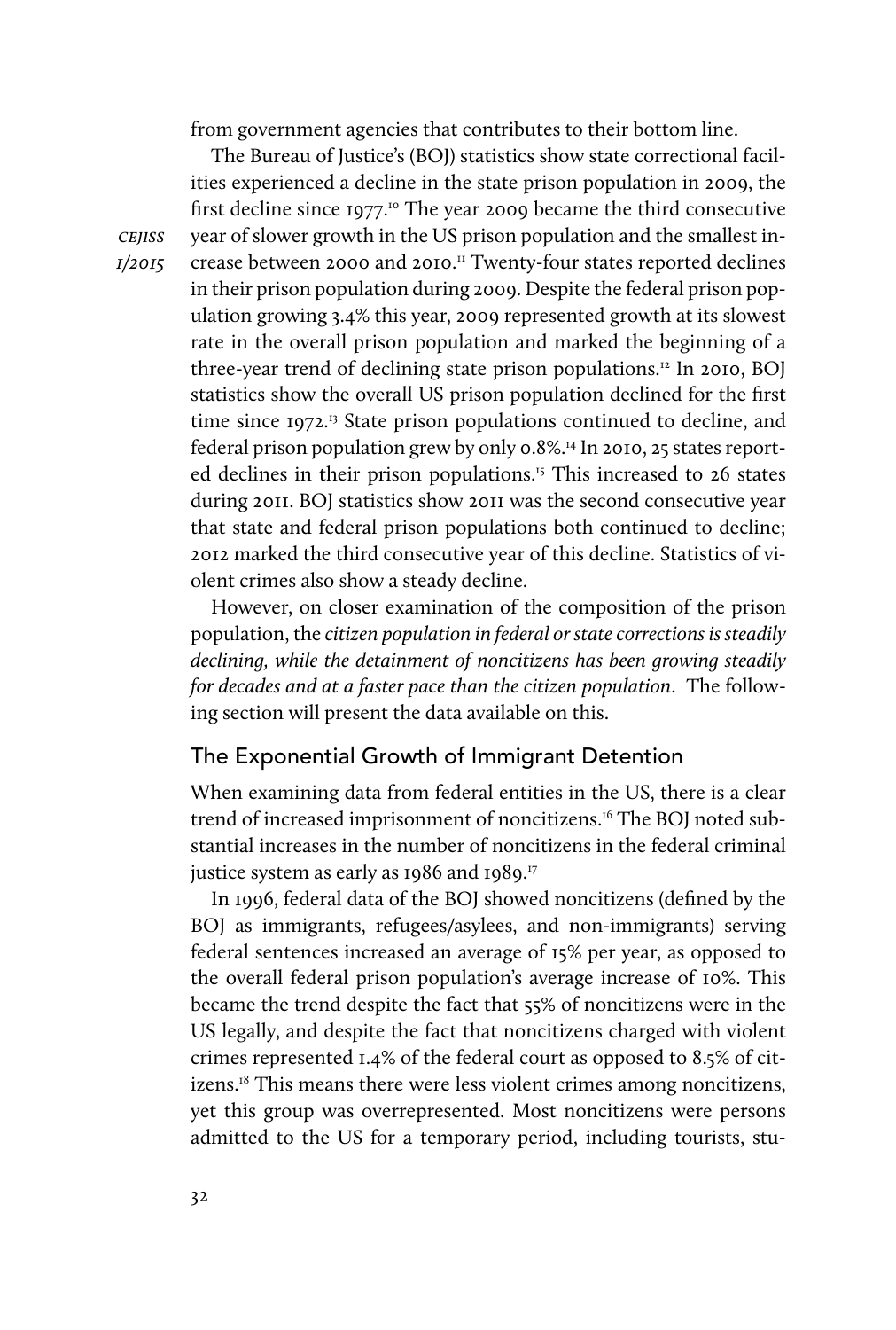dents, foreigners working in the US, and Mexican and Canadian citizens with border crossing cards.19 It is well known in the US that the majority of the undocumented in the US cross the border legally and are visa over-stayers.20 This was documented by the federal agency that precedes the current DHS, the Immigration and Naturalisation Service (INS) as being the case and trend since 1984.

Nearly half of noncitizens convicted by 1996 were of Mexican nationality, with about 15% being from South American countries, and another 14% from Caribbean islands; Hispanics represented 75%.<sup>21</sup> Due to the Sentencing Reform Act of 1984, at least 85% of prison sentences must have been served before being released, and data clearly showed the number of noncitizens serving prison sentences was growing on average faster than the overall federal prison population. The implications of this on prisons are clear; an increasing number of noncitizens were being imprisoned and it seemed likely this would continue to grow at a faster rate for the foreseeable future, indicating a demand and need for facilities where these sentences would be served.

According to a subsequent report on noncitizens in the federal criminal justice system, the incarceration rate of convicted immigration offenders increased from 57% to 91% between 1985 and 2000.<sup>22</sup> Federal sentencing policy changes between 1980 and 1990 made it more likely for immigration offenders to be sentenced to prison and also increased the likely length of that sentence; this changed the average time served in prison rose from 3.6 months to 20.6 months between 1985 and 2000; or, 'between 1985 and 2000 the number of immigration offenders serving a sentence of imprisonment at yearend increased 9-fold—from 1,593 to 13,676.'23 The demographic descriptions of the defendants charged with immigration offenses were largely Hispanic, which comprised 87%; whites represented 4% while Blacks represented 3%. Over 92% were male. About 78% were between the ages of 21 to 40. Nearly 90% of defendants were from Mexico. The average time served in prison for the original conviction of immigration offenders was 28 months. 24

A research report created by the Urban Institute's Justice Policy Centre used federal data from the Federal Bureau of Prisons between 1998 and 2010 to examine the size and composition of the federal prison population over time.25 This report showed immigration offenders represented larger numbers of new admissions in federal prisons throughout this time period. Their data stated that by 2010, immigration of-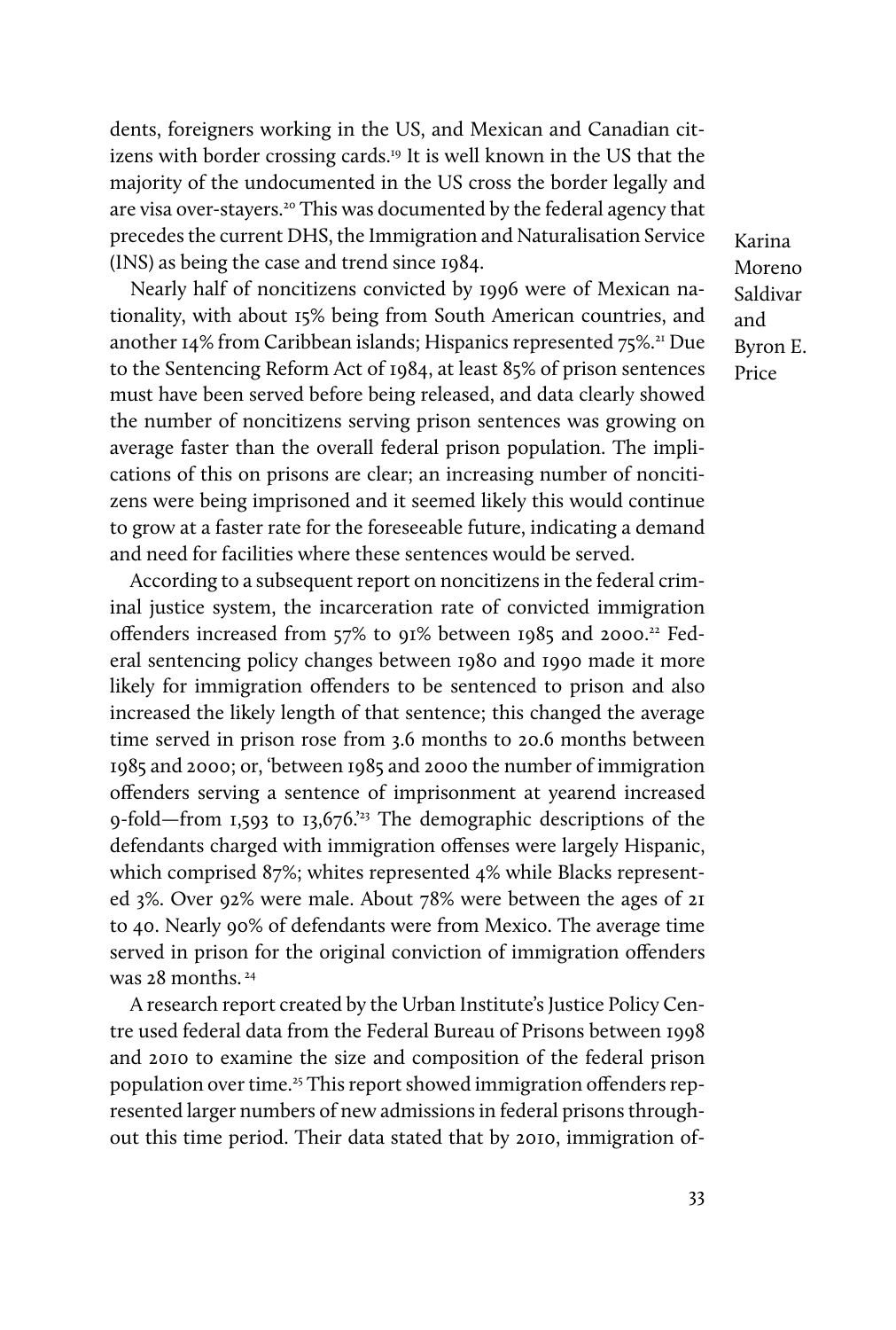*1/2015* fenders tripled and represented 12% of the total prison population. This is attributed to heightened federal enforcement activity since federal enforcement of immigration offenses is responsible for 19% of the growth of the federal prison population between 1998 and 2010.<sup>26</sup> This runs parallel to an increase of prison inmates as a result of harsher sentencing, including the War on Drugs, which disproportionately affected African American and Latino men in the US. Between 1998 and 2010, increasing numbers of immigration offenders were arrested, convicted, and sentenced to prison; however, their sentences were not long enough to be counted as part of the standing population; $27$  this presents challenges with data collection as well as when attempting to find the most accurate figures on immigration offenders and offenses. Federal prisoners increased by 77% between 1998 and 2010, with 2010 including an 'all-time high' record; immigration offenses accounted for the greatest increase, along with drug and weapon offenses.<sup>28</sup> This report also found that immigration offenses represented the leading source of growth, accounting for 56% of new federal prison admissions.29 The increase in size of the prison population is linked to four trends: the longer expected time served, higher conviction rates, increased law enforcement, and higher prison sentencing rates.<sup>30</sup> Immigration offenders were modestly affected by the first two trends. However, in regards to the third trend, immigration offenders represented the largest group impacted and accounted for about 20% of the growth in the prison population. In fact, 'immigration was the only offense for which enforcement rates increased consistently over time across the 1998-2005 and the 2010 sub-periods.'31 This is especially relevant to this research as we examine the increase in incarcerating immigrants, the key players involved, and the political context in which this shift is happening.

> According to the BOJ, the percentages of prisoners sentenced under federal jurisdiction for an immigration offense were: 11.6% in 2009, 10.6% in 2010, 11.2% in 2011, and 12% in 2012. The BOJ statistics show that 97% of immigration offenses were referred for prosecution as of 2002.32 According to data from the DHS on Immigration and Customs Enforcement (ICE), detention of "aliens" (about 60% of Mexican nationality) grew 22% in one single year between 2007 and 2008. A record number of detainees was noted in 2008, with a total of 378,582 detainees.<sup>33</sup>

Since 1996, according to the Detention Watch Network (DWN), the

*cejiss*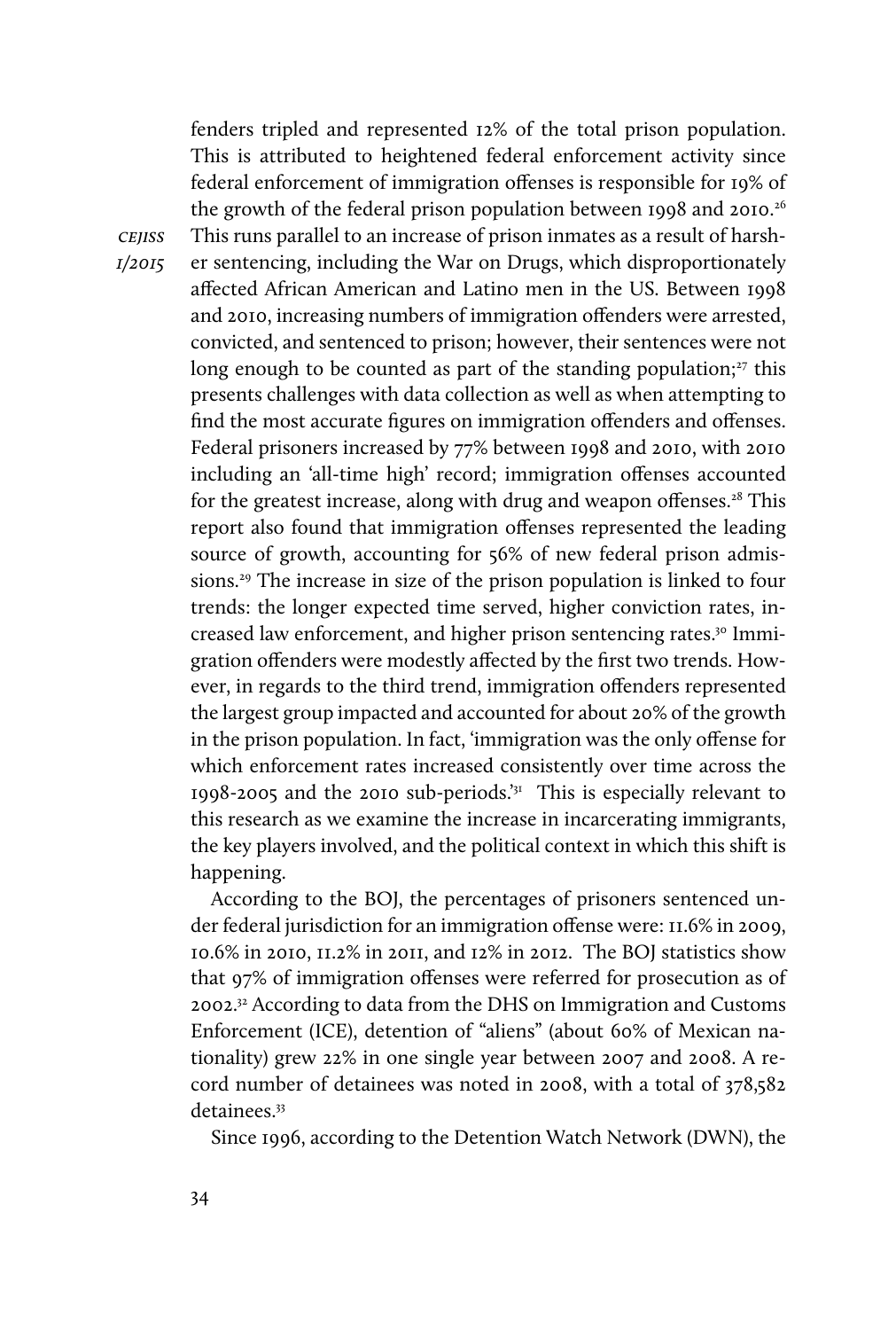number of people in immigration detention centres has tripled; between 2005 and 2010, the annual number of immigrants detained and the cost of detaining them have doubled.34 This watchdog organisation reported ICE detained approximately 392,000 immigrants in 2010. At the average cost of \$122 per day, this detainment has cost taxpayers about \$1.77 billion. According to the National Immigration Forum, ICE detention increased from 204,459 detainees in 2001 to 429,247 detainees in 2011.35 This has translated into substantial profits for private prisons facilities, of which CCA and The GEO Group, Inc. are the two largest for profit prison providers. Private prison corporations provide about half of the beds needed in immigrant detention.

According to the DWN, CCA operates a total of 14 ICE-contracted facilities with a total of 14,556 beds. In 2009, CCA averaged about 6,199 detained immigrants per day. The GEO Group, Inc. has seven facilities, with 7,183 beds and an average daily population of 4,948 during 2009.<sup>36</sup> These two corporate businesses actively lobby ICE, DHS, the Department of Justice, the Bureau of Prisons, the Office of Management and Budget, both houses of Congress, the Department of Labour, the Department of Interior, and the Administration for Families and Children.

The congressional budget for fiscal year 2014 showed that DHS and the White House requested \$1.84 billion for DHS operations. Congress's Intelligence Reform and Terrorism Prevention Act of 2004 mandated the number of detention beds be increased to 8,000 with annual appropriations beginning fiscal year 2006 through 2010. These annual appropriations continued after 2010. Usually, once security measures are in place, these tend to remain. Especially since September  $II<sup>th</sup>$ , 'the prevailing wisdom is still that more [security] is better.'<sup>37</sup> For fiscal year 2014, the appropriations bill requires DHS to 'maintain a level of no less than 34,000 beds.'38

This has resulted in the creation of a profitable market for a number of interests, including private prisons and local governments. Local governments have also begun to partake in and petition for ICE contracts. According to the DWN, local governments have treated the increase of detention beds as an opportunity for economic development and consider it a source for both local revenue and jobs.

The private prison industry has made statements that emphasise it is a profit-seeking business, such as: 'It is clear that since September there's a heightened focus on detention… more people are gonna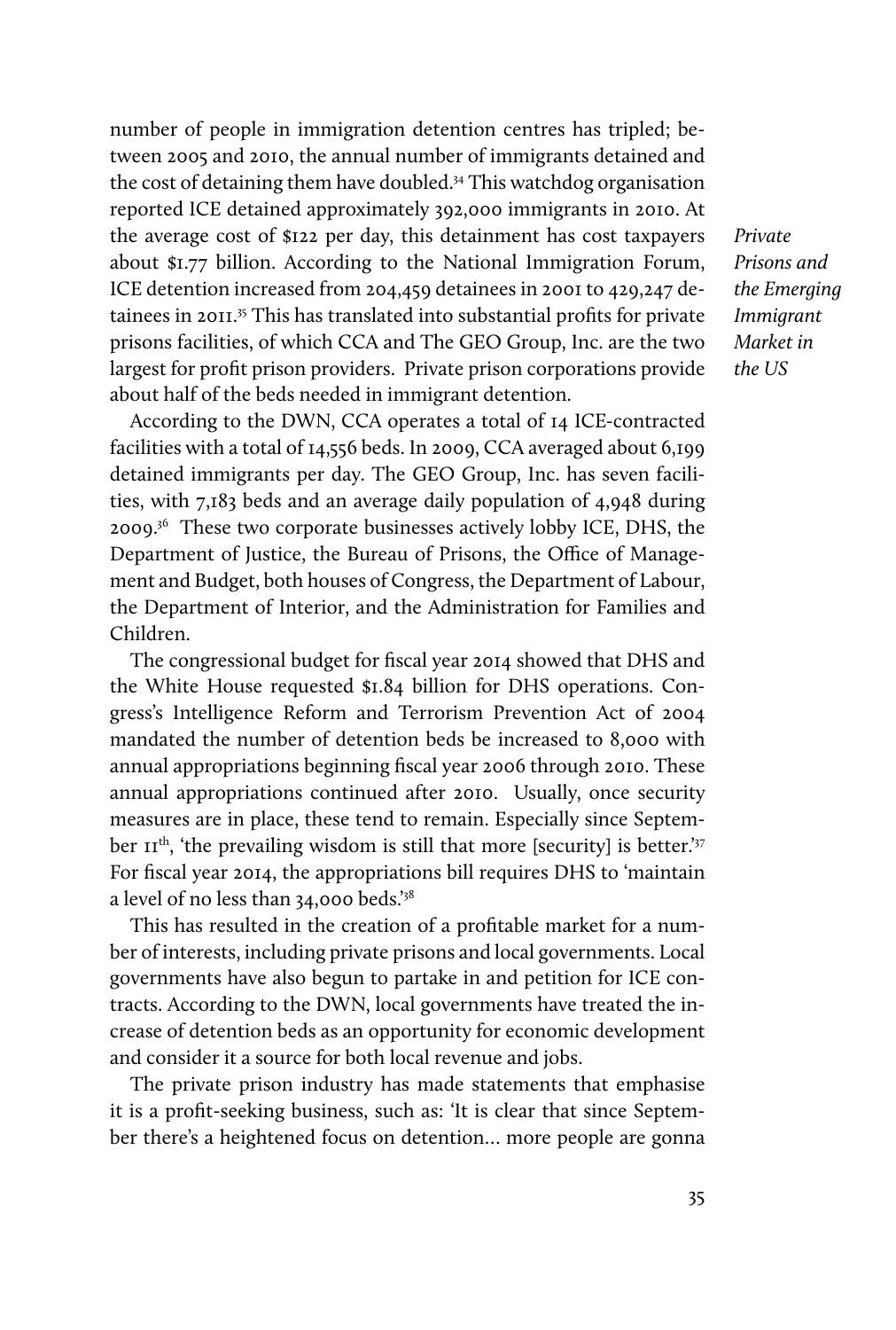get caught… So I would say that's positive. The federal business is the best business for us and September 11 is increasing that business,' said Steve Logan of Cornell Corrections in 2001 (Cornell Companies has since then merged with The GEO Group, Inc), or 'The federal market is being driven for the most part as we've been discussing by the need for criminal alien detention beds. That's being consistently funded' by George Zoley of The GEO Group in 2008. There are also comments made by the private prison industry that show they pay careful attention to public policy, as changes to this or new regulations can harm their business:

> The demand for our facilities and services could be adversely affected by the relaxation of enforcement efforts, leniency in conviction or parole standards and sentencing practices or through the decriminalisation of certain activities that are currently proscribed by our criminal laws.'39

## Privatised Immigration Detention: What Do We Know?

The following section presents interdisciplinary research that has critically examined the private prison corporations' involvement in immigration detention in the US, which has been a booming business and "cash crop,"40 especially for CCA and The GEO Group, Inc. The main themes from existing research show consensus on the vulnerability of the immigrant in the US, which makes for easy targeting in political discourse and punishment policy; additionally, the research also agrees that September II<sup>th</sup> marked a substantial acceleration of the pace at which private prisons grew their immigrant detention business. This is attributed to the fear of the "other," which has continued to expand to include more and more foreigners, whether they are in the US legally or not. The research also agrees that ICE's demand for detention beds has been a "'gold rush' as undocumented persons became the fastest growing population behind bars.'"41

The privatisation of immigration detention is part of the neo-liberal movement towards privatisation of state services.42 The use of immigration detention began with the case of Mariel from Cuba. This story was extensively covered by the media and became politically divisive across the US. Cubans and Cuban immigrants were stigmatised and stereotyped.43 This marked the beginning of the "prison-industrial complex," which is associated with the signing of the Rockefeller Drug Laws in May 1973 and the first INS detention centre was opened in

*cejiss 1/2015*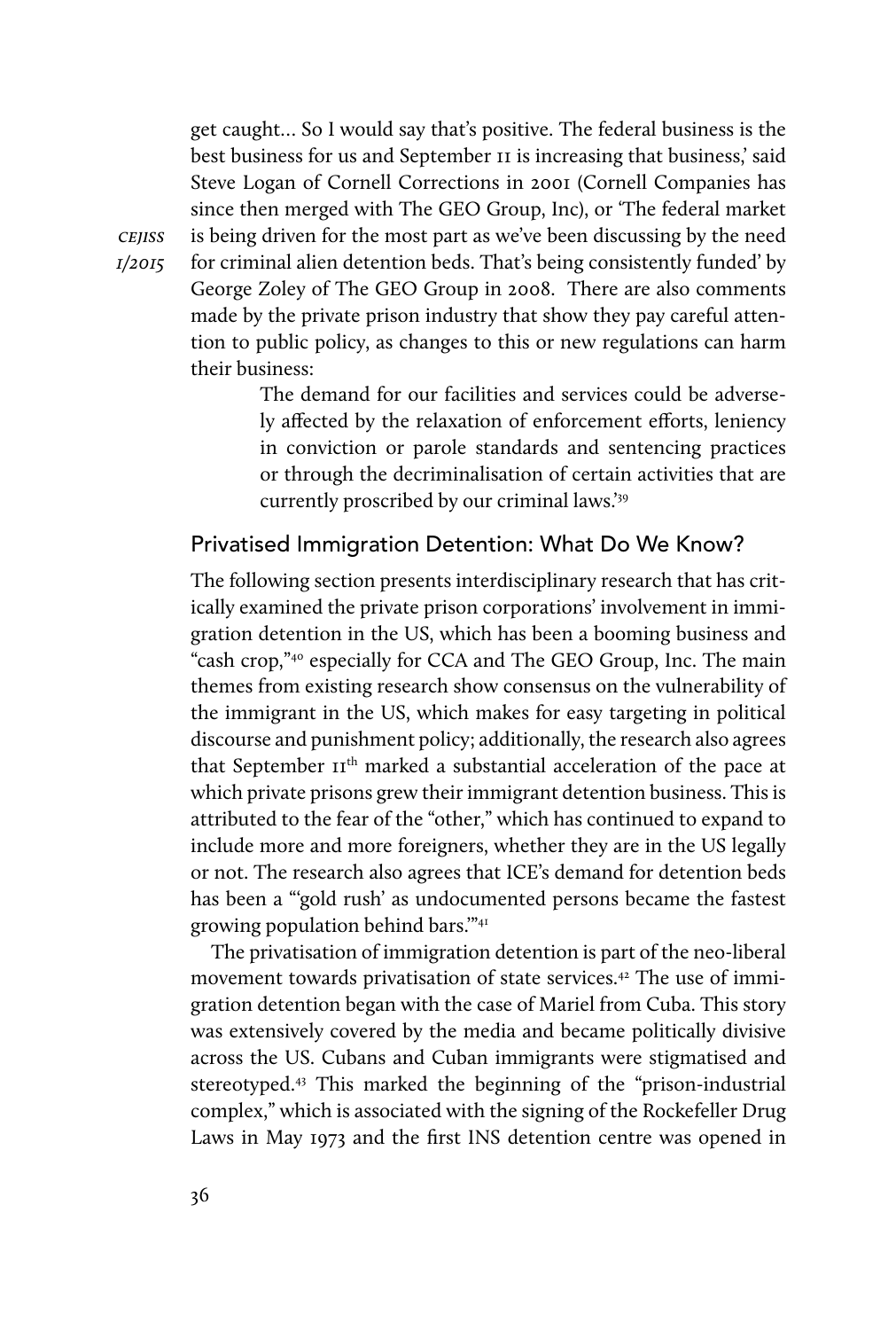Houston, Texas in 1979 by a private prison. The prison-industrial complex refers to the rapid expansion of incarceration in the US. It is within this context that private prison growth expanded to include immigration detention. The immigration detention expansion has occurred 'within a broader boom' in American incarceration.<sup>44</sup> This is best illustrated by the fact that 'The United States has just 5% of the world's population but 25% of the world's prisoners. Thanks to the 'War on Drugs,' irrational harsh sentencing regimes, and a refusal to consider evidence-based alternatives, the US prison population grew by more than 700% between 1970 and 2009—far outpacing both population growth and crime rates.'45

The prison industrial complex is 'an enterprise whereby lawmakers and undocumented immigrants are commodified as raw materials for private profit;'46 it is a 'lucrative market economy with seemingly unlimited opportunities for an array of financial players: entrepreneurs, lenders, investors, contractors, vendors, and service providers.'47 This includes private prisons, but also local governments, as well as feeder businesses, which point to possibilities for new lines of research. Feeder industries include food and health providers, airline carriers, and technology companies.

The shift that began the prison industrial complex in the US was the early Reagan administration; detention as a practice of the INS grew during the 1980s.48 An increasing number of private entities became responsible for carrying out the work of the federal government regarding immigration, including "Motel Kafkas" and private air or shipping companies required to act as jailors for the federal government. The prison-industrial complex operates with the supply-demand principle in reverse: 'more supply brings increased demand.'49 With this inverse relationship, anti-immigration campaigns were able to reinforce the social portrayal of noncitizens as the raw materials that will bring large profits to those who detain them.

The perception of a threat presented by the immigrant has already been extensively documented, whether it be a symbolic threat illustrated by the work of Huntington<sup>50</sup> in which he argued the immigrant, specifically the Hispanic immigrant, is responsible for the erosion of the American identity, or whether it be the perception of a real threat, referring to economic factors such as employment, jobs, and the distribution of scarce public resources. Based on this perception, 'undocumented immigrants serve as convenient scapegoats—viewed as threats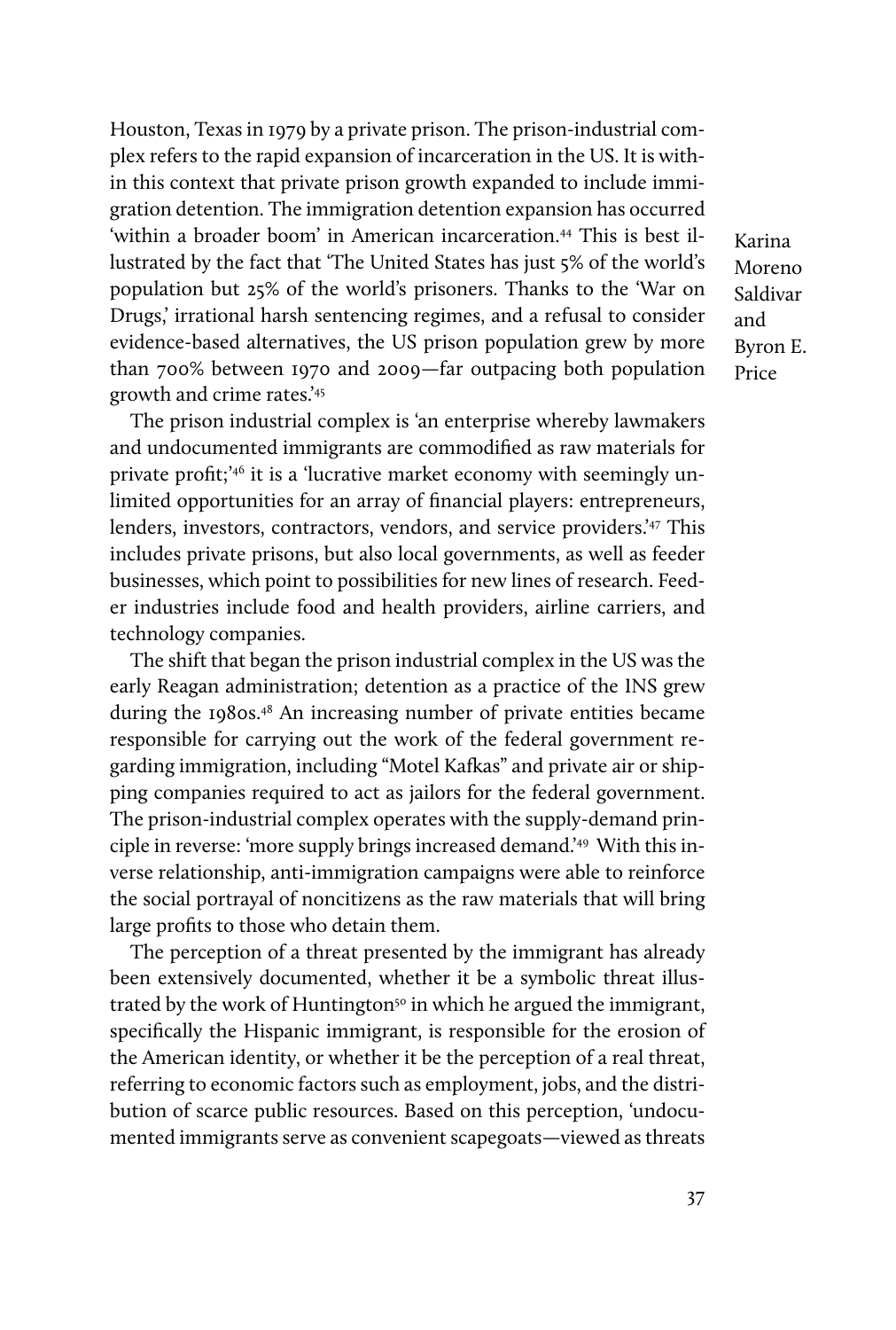to scarce employment opportunities and blamed for draining public resources and social services.'51 In the name of national security, however, the net of "who is a threat" was made wider to include native-born US citizens. Legislation has facilitated the expansion of this wider net to allow for increased targeting and detention. The Immigration Act of 1990 enabled the INS to detain aliens, and this immigration law was expanded under Presidents Bill Clinton and George W. Bush to include mandatory detention.<sup>52</sup> The Illegal Immigration Reform and Immigrant Responsibility Act (IIRIRA) of 1996, the Antiterrorism and Effective Death Penalty Act of 1996, and the Patriot Act that was re-authorised in 2006 have all also expanded both the use of immigration detention and the individuals it could detain. Spending on detention and deportation increased by 64% following IIRIRA in 1996.53 There is also legislation that linked "crimmigration" to social benefits, such as the AEDPA and the Personal Responsibility and Work Opportunity Reconciliation Act (PRWORA),54 which denied benefits to most legal and illegal immigrants and their children. This act caused 'immigration, poverty, and criminality [to be] equally feared and regulated.'55 The 'hallmark of this increasing criminalisation was the blurring of the distinction between the crime of crossing the border without authorisation and serious offenses such as burglary, drug trafficking, and homicide.' As a result noncitizens accounted for two-thirds of the growth in the federal prisons' population from 1985 to 2000.<sup>56</sup> The undocumented are not the only target of the criminalisation of immigration; the targeted include refugees, asylum seekers, legal residents with green cards, and US citizens.57 On-going constitutional violations exist in the form of failing to provide due process, habeas corpus, and the right to legal counsel.

Bosworth and Kaufman point out noncitizens are specific targets for immigration and imprisonment in the US and the ways in which 'border control has become imbricated with prison.'58 One of the main challenges is the "foreignness," which leads to marginalisation and mistreatment of noncitizens; this is similar to the experience of African American and Latino men during the US's previous War on Drugs. The noncitizen has become the next and newest enemy,<sup>59</sup> which raises concerns about due process, the conditions of incarceration, and the purpose of penal institution in penal policy.

The noncitizen includes an array of people, 'Mexicans constitute one of the largest groups of foreign nationals in both US immigration

*cejiss 1/2015*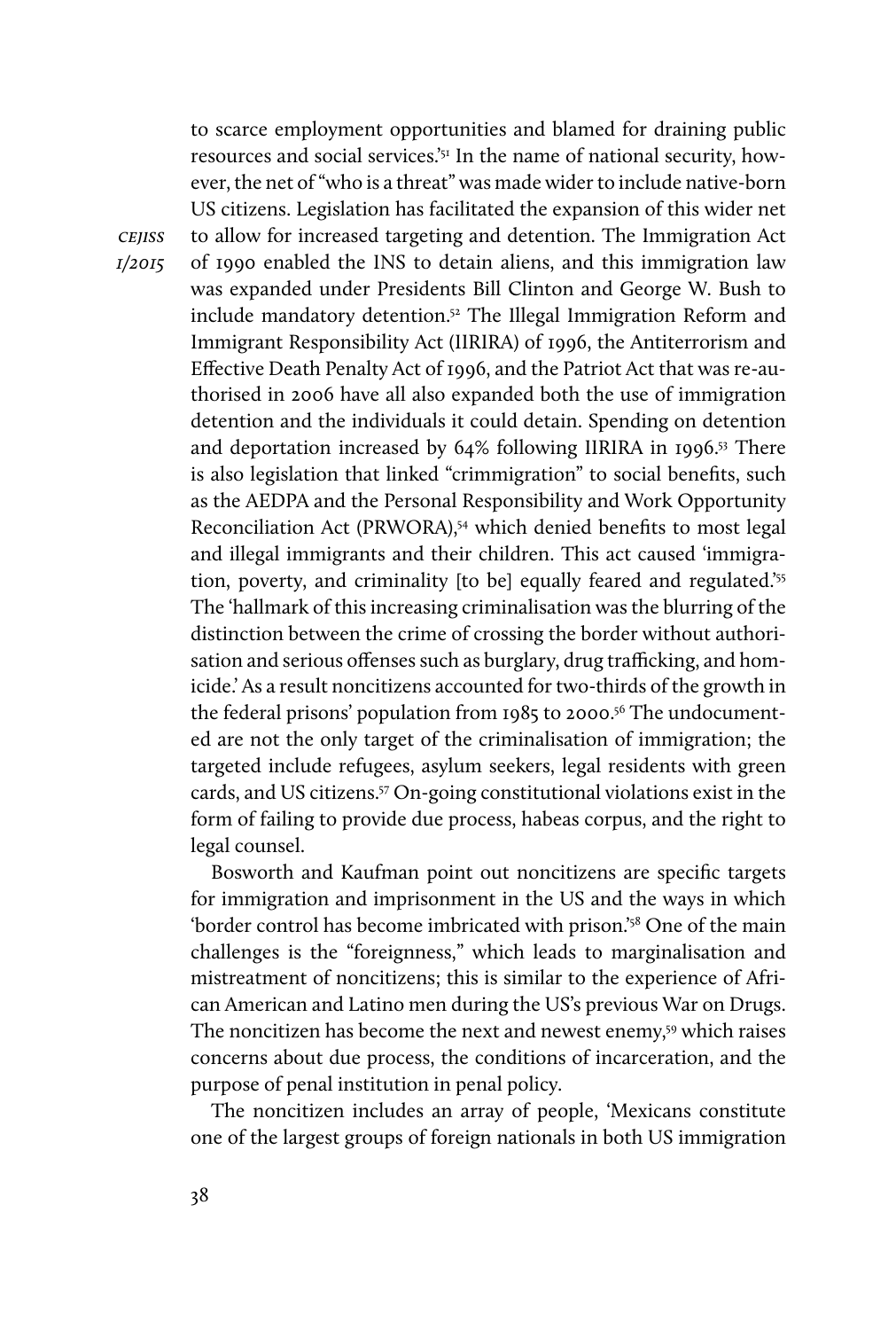facilities and prisons.<sup>'60</sup> However, the noncitizen also includes 'new arrivals and long-term residents to economic migrants and terror suspects.'61 Fear of terrorists became another reason the "other" expanded. Now, those of Middle Eastern descent are also part of this foreign "other" and represent a threat of insecurity to the American people. Currently, a heightened concern of the American people is the Islamic State; national survey research shows fear is high.<sup>62</sup>

By expanding and widening the net to include undocumented immigrants and other non-residents, the prison industrial complex continues the 'phenomenon of over-incarceration.<sup>'63</sup> Hyper incarceration is not a new phenomenon in the US, and the use of Black and Brown men as scapegoats has been a longstanding part of the American narrative; those in power have frequently used this political discourse as a political opportunity. The US has disproportionately punished Black and Latino men, and by-products of this punishment are severe deficiencies in education, employment, and socioeconomic status across Black and ethnic families. Another deleterious impact of mass incarceration is felony disenfranchisement, which shuts felons out of the electoral participation process.

The criminalisation of immigration, or "crimmigration"64 results in border control, expansion of state power, and challenges of constitutional freedoms, due to the war on terror, globalisation, and a continued pursuit of social control.<sup>65</sup> There has been a noticeable shift from the War on Drugs with young Black men to the current and on-going WoT, with the foreigner left to the public's imagination.<sup>66</sup> The "illegal" persona" is socially constructed, created, and reinforced, then targeted by restrictive immigration policies. Immigration policies have always targeted certain groups.<sup>67</sup> Numerous scholars describe the criminalisation of immigration as especially accelerating after  $9/11$ . September  $II<sup>th</sup>$ increased the vulnerability of immigration detainees because 'there is neither automatic judicial oversight of immigration detention centres, nor independent review of ICE decisions to detain arriving asylum seekers.'68

Subsequent to September  $II^{th}$ , DHS began with a budget of \$9 billion in 2002; this grew to \$59 billion in the 2013 fiscal year. The budget for border control given to the US Customs and Border Protection (CBP) is meant to keep terrorists and their weapons outside the US; yet, the 'CBP has not identified a single terrorist.'69 However, these budgets will continue to grow because, despite its fervent chase of national securi-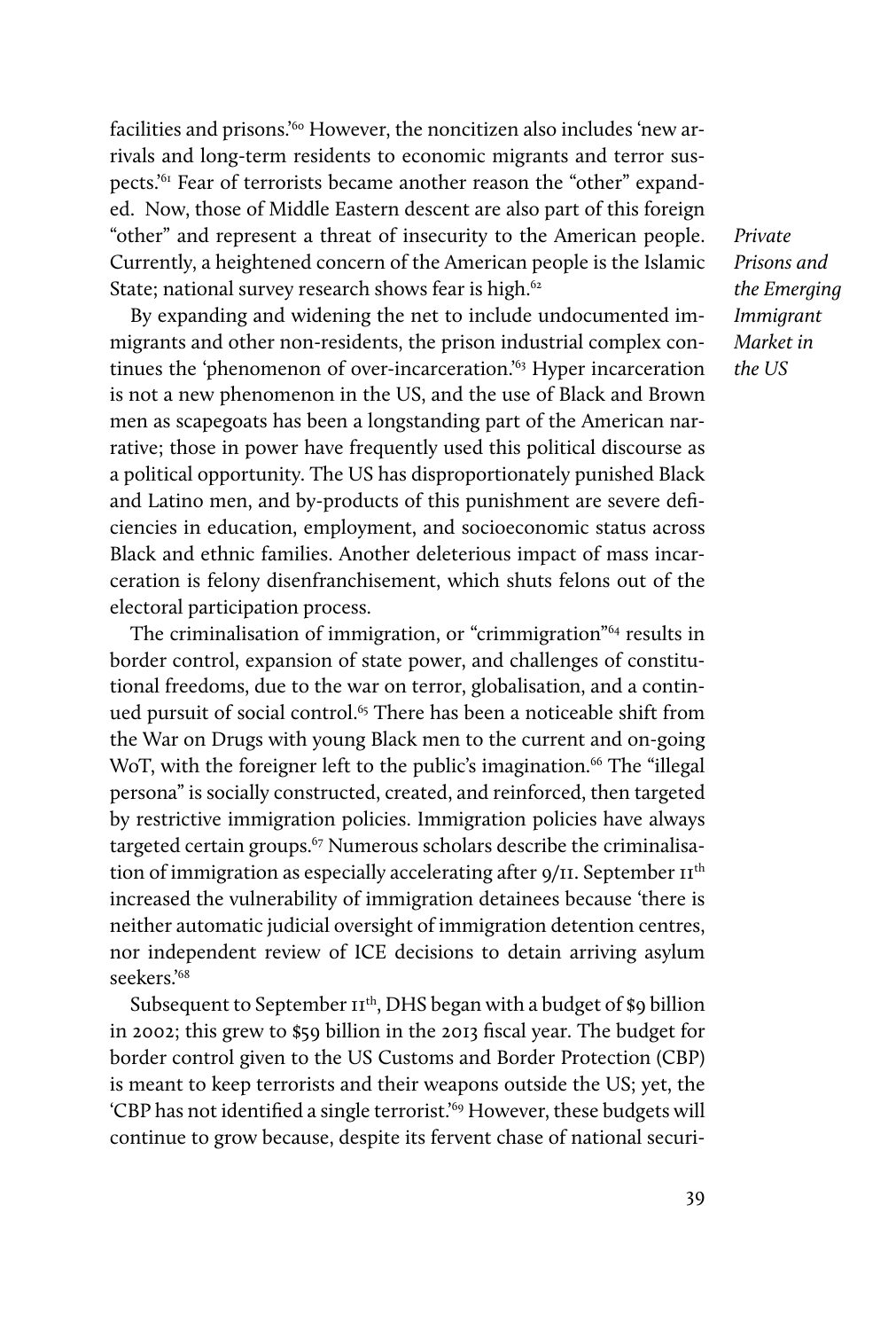ty, America will continue to feel vulnerable and unsafe. This justifies the number of tax dollars spent in an attempt to remedy this. In his national address on immigration reform on 20 November 2014, President Obama spoke about three pieces included in his executive order; the first item referred to continuing to make 'progress at the border with additional resources for our law enforcement personnel so that they can stem the flow of illegal crossings, and speed the return of those who do cross over.' This shows additional resources for border security will continue to flow to the US-Mexican border.

However, it is important to note this phenomenon of insecurity as the basis for increased state spending and outsourcing with private businesses (which in and of itself causes a host of problems) is not exclusive to the US, but exists on both sides of the Atlantic due to a globalised economy. Crimmigration has contributed to a very profitable "immigration industrial complex." Scholars have pointed out the expansion of immigration enforcement is situated within the context of global economic changes, the political economy of punishment, and immigration policies subsequent to 9/11 pay increased attention to risk and insecurity.<sup>70</sup> Now, the new meaning of "illegality" includes transnational, global capital. The growing immigration industrial complex 'feeds on the fears and xenophobia of people in the United States while it builds the bases for long term inmiseration of our neighbours to the south. $7<sup>7</sup>$  Therefore, existing research shows crimmigration and privatised processes of immigration and security are transnational, present both in the US and the UK, initiated by Reagan and Thatcher, and then continued by George W. Bush and Tony Blair.

Bacon provided a study looking at the evolution of immigration detention in the UK and the role of the private prison industry.<sup>72</sup> This work is especially relevant because in the UK, just as in the US, 'the companies with a large stake in private prisons are the very same as those who have a large stake in privately run immigration detention centres.'73 Bacon identified four items that are very relevant to this particular study; the immigration detention centres and their growth, the increase of detainment despite principles and rules meant to limit its use, the secrecy and lack of accountability inherent to immigration detention, and the move towards increasingly harsh detention policy and practice.74 This study illustrated that the market for private correctional services is a growing international one, with global providers competing for contracts on a global scale.<sup>75</sup> As is the case in the US,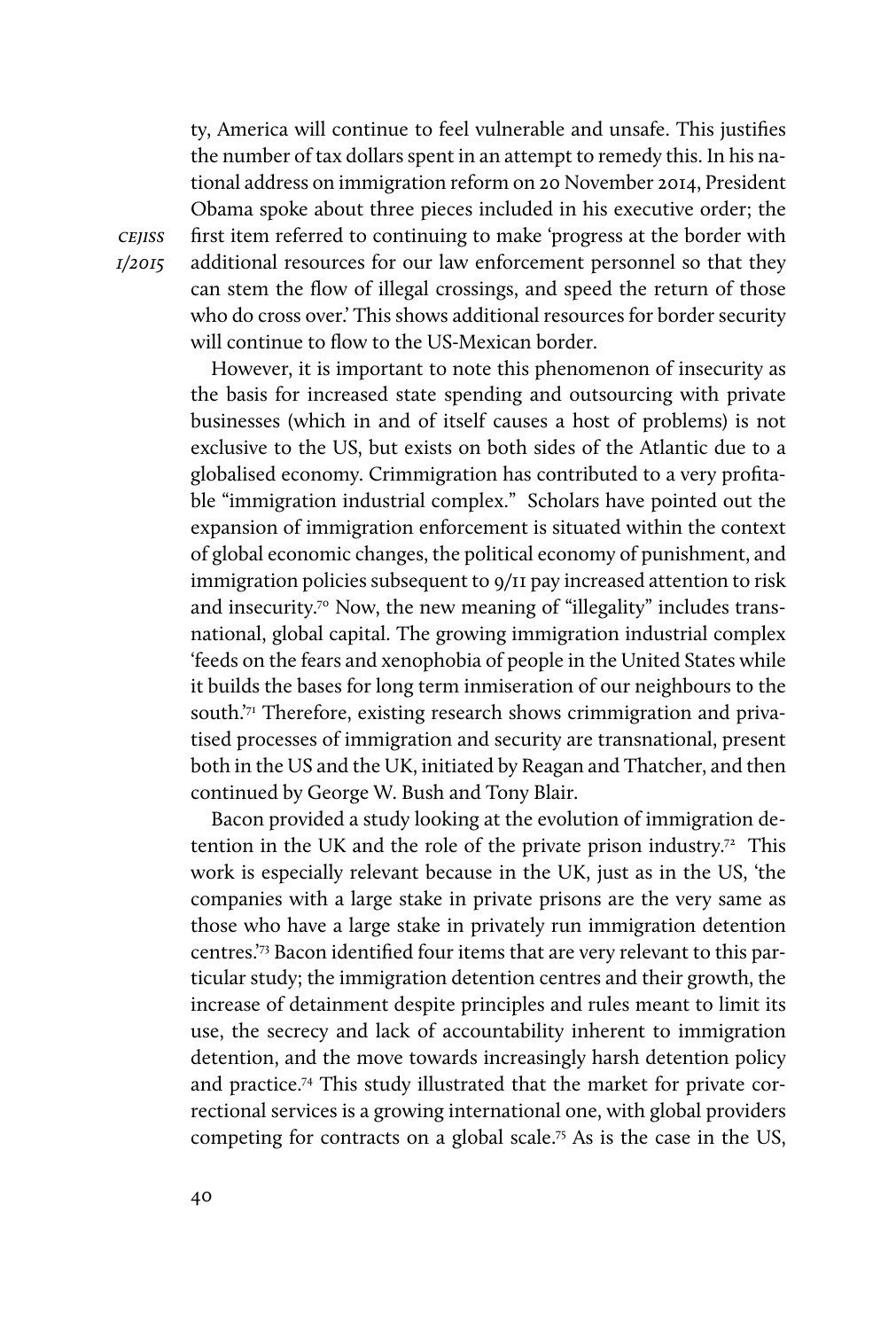the political environment is a component used to explain the growth of the detention estate in Britain. Bacon found the political principles of free enterprise and limited government are main determinants of public-private partnerships; in the US, Reagan's presidency and policy to privatise services that had been provided by the federal government is evidence of this.<sup>76</sup>

The increase of detainment despite principles and rules meant to limit its use is also present in America. In spite of the priority to detain only criminals who pose a threat to public safety, in practice, implementation deviates from this principle. For example, 'in 2007, 51% of those arrested had a deportation order but no criminal record, and 40% were termed "ordinary status violators" who did not fit any of the programme's priority categories.'<sup>77</sup> This may be interpreted as a pacification strategy of political actors to appease the American public by showing quantitative indicators of performance. What the numerical indicators fail to capture, however, is whether crimes are serious, violent crimes. The result of securitised immigration policies that indicate "criminal records" are a determinant of detainment and/or deportation is that these have targeted window washers instead of criminals, smugglers, and terrorists.<sup>78</sup>

In the US and the UK, 'commercial interests have come to play a role in the development and delivery of penal policy that would have been unthinkable twenty years ago.'79 Both in the US and the UK there is also profit motive for local governments to seek immigration detention contracts because these are "recession proof."80 However, because of traditional market mechanisms, a number of dysfunctional behaviours emerge as ways to save and increase profit.<sup>81</sup> This includes longer shifts and lower pay, minimising the number of personnel by relying on more electronic and technological resources, reducing costs of food provided to detainees, reducing costs by foregoing supplies detainees need, reducing healthcare costs by altering dosages, and maintaining high secrecy to keep adverse reactions of the market from interfering if problems are reported to the public.<sup>82</sup> Sthanki also discussed how the structure of a privatised immigration detention system is systematically designed to allow and facilitate abuse. 83

Additional concerns are that private contractors are exempt from complying with Freedom of Information Act (FOIA) requests. Five separate iterations of the Private Prison Information Act have been introduced in Congress since 2005, and each bill has been defeated by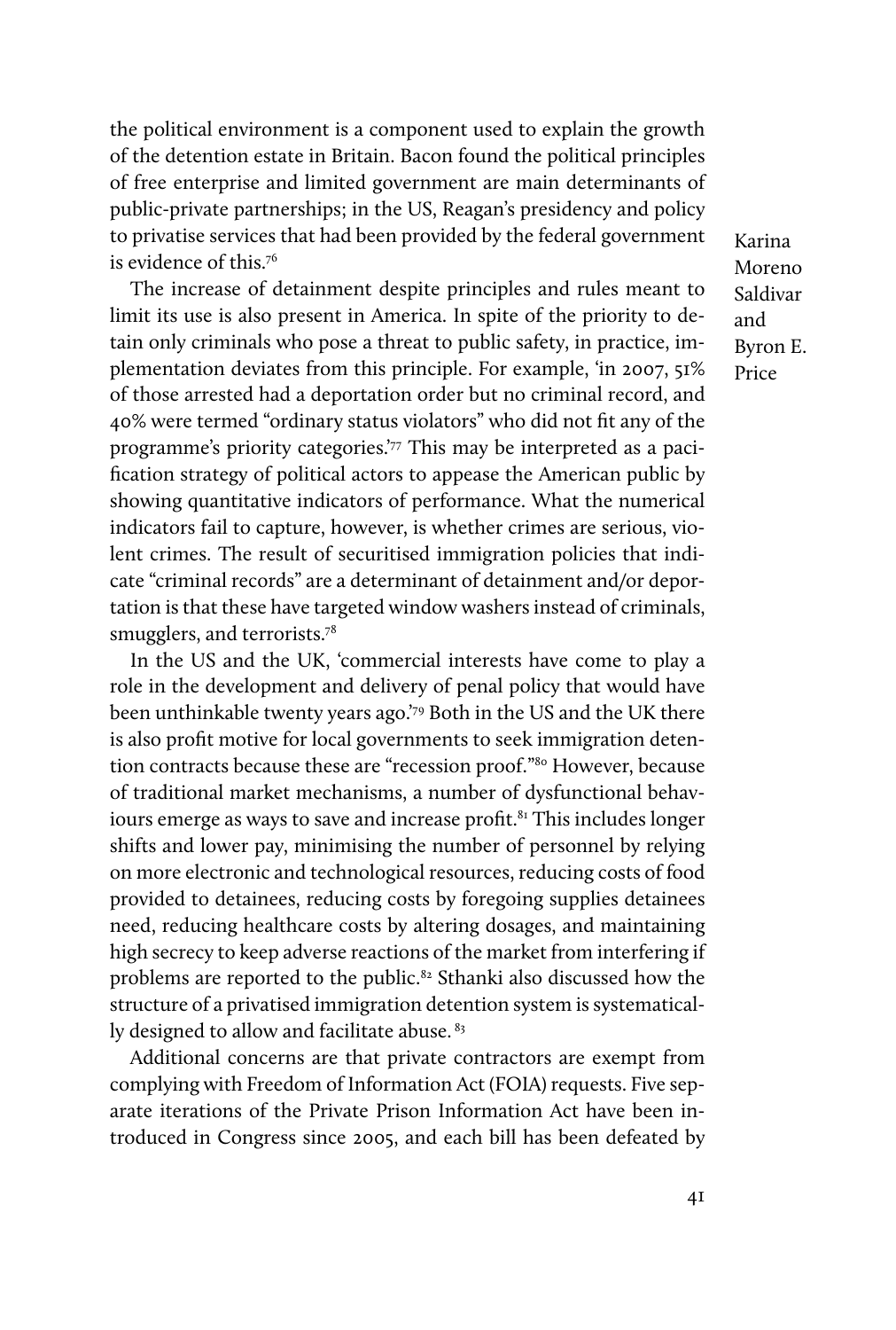vigorous lobbying efforts on behalf of the private corrections industry. This bill would allow for more data, transparency, and oversight of the private prisons' managerial operations, but is unlikely such a bill will make it through Congress. In addition, private prisons are not accountable to the public; they are responsible to their shareholders. Profit motive may lead to cutting corners. According to the Bureau of Labour Statistics, private correctional officer makes \$28,790 as opposed to its \$38,380 government counterpart. There is higher turnover in private prisons than in state-run facilities.

Bacon also described the role of the iron triangle and how private prisons usually become involved in the corrections policy-making arena.84 This is possible through subcommittees of the legislature, the bureaus of the executive branch, and the industries of the private sector. Additionally, Stolz noted that private prisons are able to make major changes through the collaboration of these three entities. $85$  The iron triangle operates 'well below public awareness; [its] key participants include private corporations eager to profit from incarceration, government agencies anxious to secure their existence, and professional organisations.'86

Bacon concluded that '(a)lthough the increased growth of private interest in immigration detention is dependent on detention policies, it is also apparent that detention policies have become increasingly dependent on private interest.'87 As a 'complementary explanation' for the detention regime and the increase of harsher practices and policies, Bacon suggests this can be attributed to the involvement of private contractors, whose main concerns are maintaining contracts and keeping facilities full.<sup>88</sup>

The public-private dynamic becomes more convoluted when intergovernmental relations are factored in; in Arizona, for example, the federal judicial intervention that followed this bill was not on civil rights or racial profiling, but on federalism. Challenges to the bill were strictly on disagreement on states' rights to enact policy that impacts immigration, a domain that pertains to the federal government. In addition, the support for decentralisation and greater administrative control at the state and local level (which promote the political ideology of a national government with minimal interventions) has also manifested in a number of ways. And, '(d)espite – or perhaps because of – the absence of federal immigration legislation, some states have sought to enact their own laws and policies on what has traditionally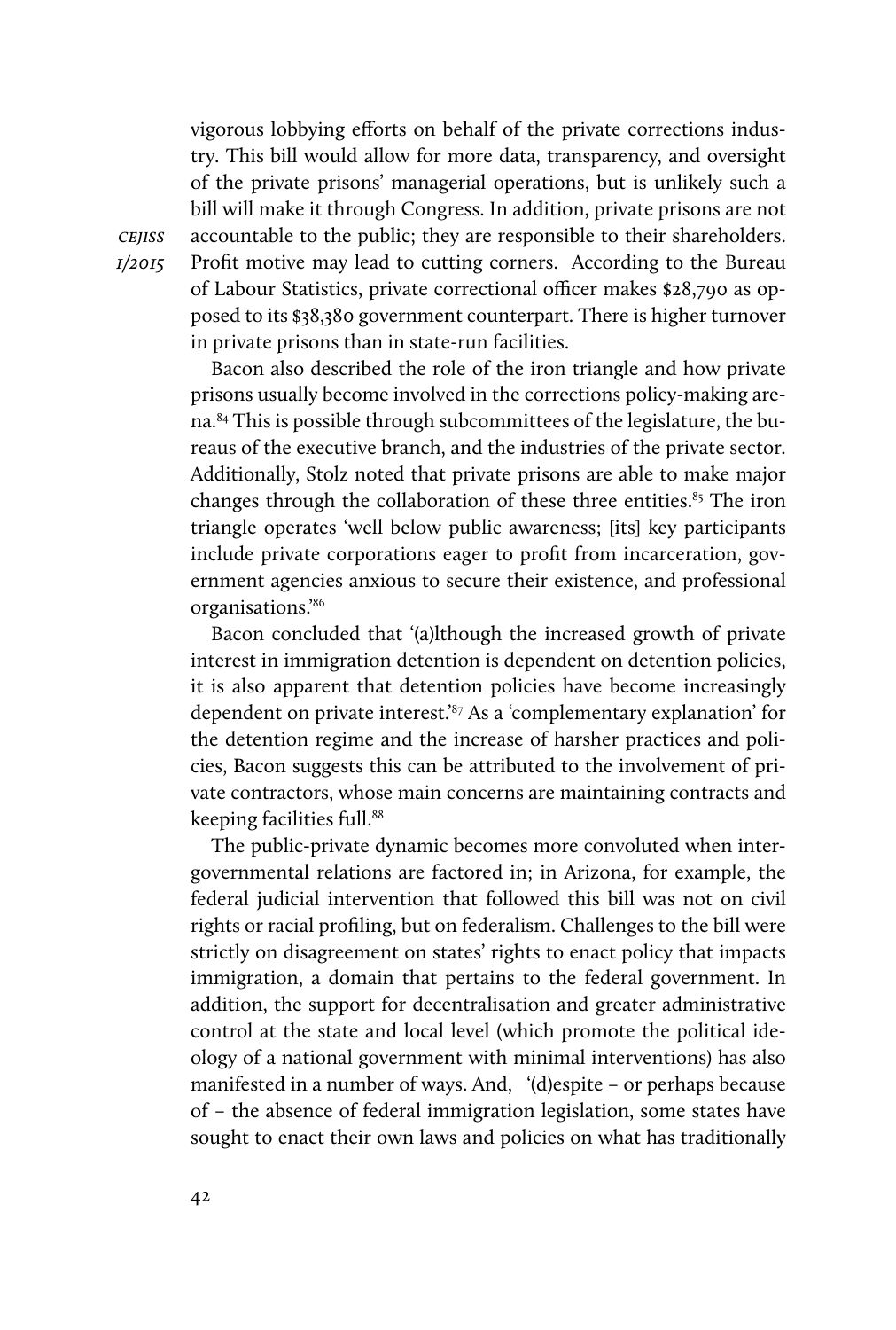been a federal matter."89 National policy has permeated local practice, enlarging the reach of the federal government while shifting powers and responsibilities to the states and local government units. This is possible because 'those in detention have few public supporters.'<sup>90</sup> There is evidence to confirm this in the US with a record number of immigration bills passed by state legislatures in 2011.<sup>91</sup> State lawmakers filed more than 600 immigration bills in January 2011 alone; the majority of bills were restrictive and aimed to limit the rights of immigrants.92 Even if not passed, enacted, and implemented, 'the bills that do not become law are not harmless—they infect the political climate, and encourage anti-immigrant and anti-Latino sentiment that can often have dangerous consequences.'93

An additional area of research relevant to this work includes the "New Penology." Scholars have used the new penology as a means to explain why the prison industrial complex has expanded to include undocumented immigrants and other non-residents.94 According to this theory, the prison industrial complex has expanded in an attempt to strictly create a higher demand and more "consumers."95 Within the new penology, the public-private partnerships between ICE and the private prison industry establish that immigrants are a dangerous and risky societal group. The new penology consists of a political climate that allows for the increased detention of more people.<sup>96</sup>

Scholars argue that the 'privatisation of detention leads to for-profit companies seeking to maximise their profit and grow the system of incarceration.'97 As evidence, some cite the recent drop in the state prison population; since private prisons profit the most from state contracts, if state populations decrease, then so do profits. A new source of revenue can be gained by private prisons through the criminalising of immigration and the detention of immigrants.

However, Ackerman, Sacks, and Furman explain how the criminalisation of immigration is mainly to keep the 'political status quo through scapegoating undocumented immigrants for social upheaval, insecurity, terrorism, economic downturns, and ultimately crime.'98 The new penology is not responsible for the criminalisation of immigration; crimmigration, they explain, is mainly used a pacification strategy to placate citizens. Nevins reinforced this when he explained political discourse positions the "problem" and then justifies its solution.99 This discourse "others" the undocumented immigrant and reinforces the undocumented immigrant as the problem and the danger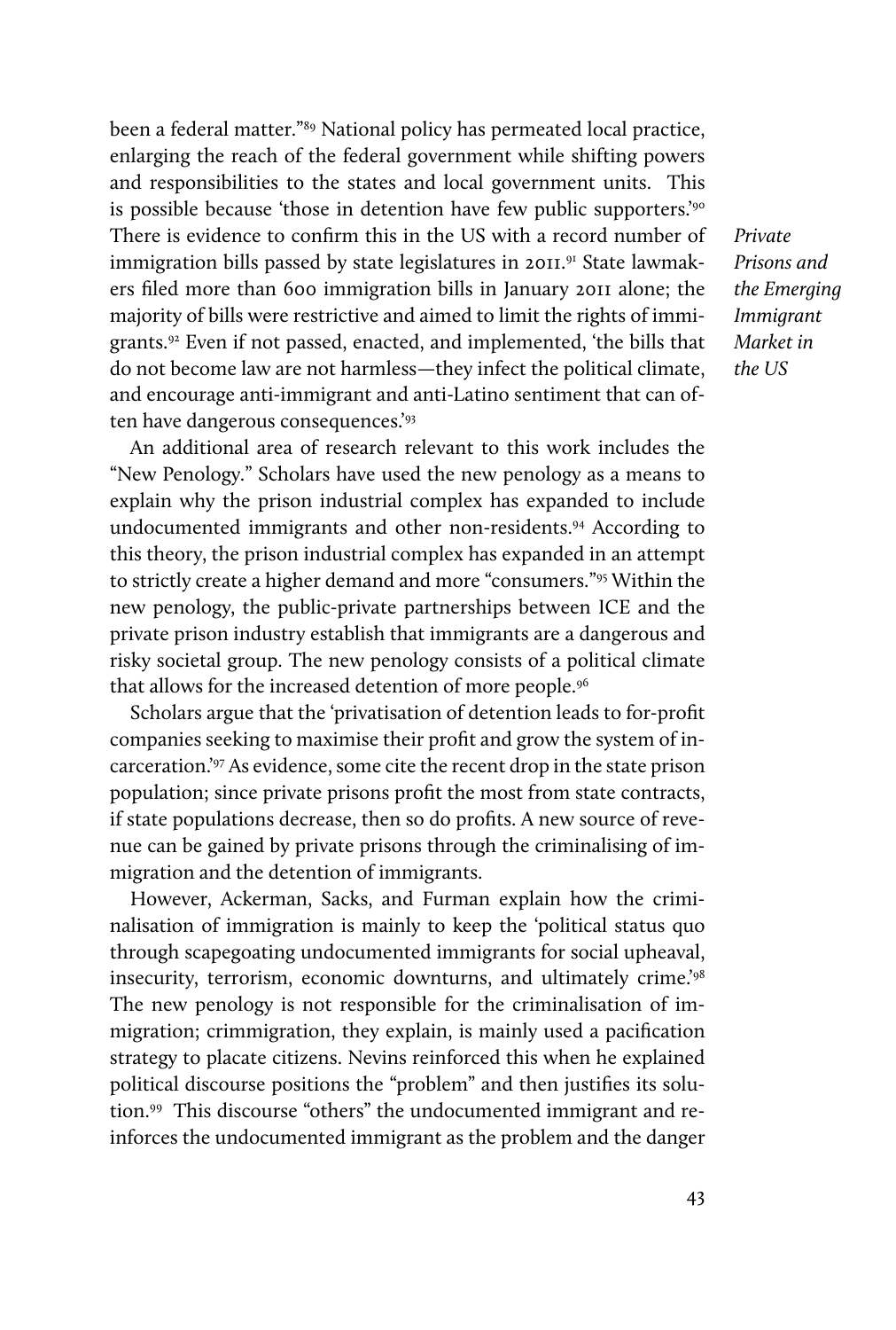when in reality, the undocumented immigrant may be the 'least powerful' person in society.<sup>100</sup>

Interdisciplinary lines of research on the merging of immigration and incarceration reinforce that, in the name of national security, a number of measures have passed in attempts of controlling security threats; the problem is that this perpetuates a sense of insecurity and vulnerability. Accordingly, the 'partnership between government entities and the private prisons industry has set the stage for a prison industrial complex of great complexity and enormity.<sup>'101</sup> In the name of national security, law enforcement tactics are the "necessary evil." Now, the main victim of the US's flawed immigration system is the American public. The public needs protection from immigrants, from those who only come to drain social welfare programmes and refuse to assimilate into the white middle class, to those who are religiously and ethnically constituted group of Muslim and Arab men.<sup>102</sup>

# Theoretical Framework

It has been established that private prison corporations have been involved in policymaking that impacts the rates of incarceration. Price illustrated a causal and perpetual cycle (see Figure 1) that begins with the private prisons' monetary contributions to the American Legislative Exchange Council (ALEC). These donations allow the companies to vote-in members of a task force with state legislators. For example, CCA was previously part of the Criminal Justice Task Force that wrote 'model legislation,' like 'truth-in-sentencing.' This model legislation allowed state lawmakers to take these laws to their respective states and work on getting them passed into law. Once these laws were passed, inmates were required to serve longer sentences, the prison population expanded, and the "solution" was to contract with privately run prisons, like CCA who was an integral part of writing the harsher legislation in the first place. The private prison corporations stepped in to supply the market's demand, the same private prisons that initially provided financial contributions to the state legislatures and inspired the model legislation. Ultimately, Price's *Merchandising Prisoners* demonstrates that the lobbying by private prisons translated into substantial profits for them since this money inspired harsher prison sentences and exponentially grew the prison population in the US, leading to a number of social, cultural, and economic problems brought by a culture of mass incarceration.<sup>103</sup>

*cejiss 1/2015*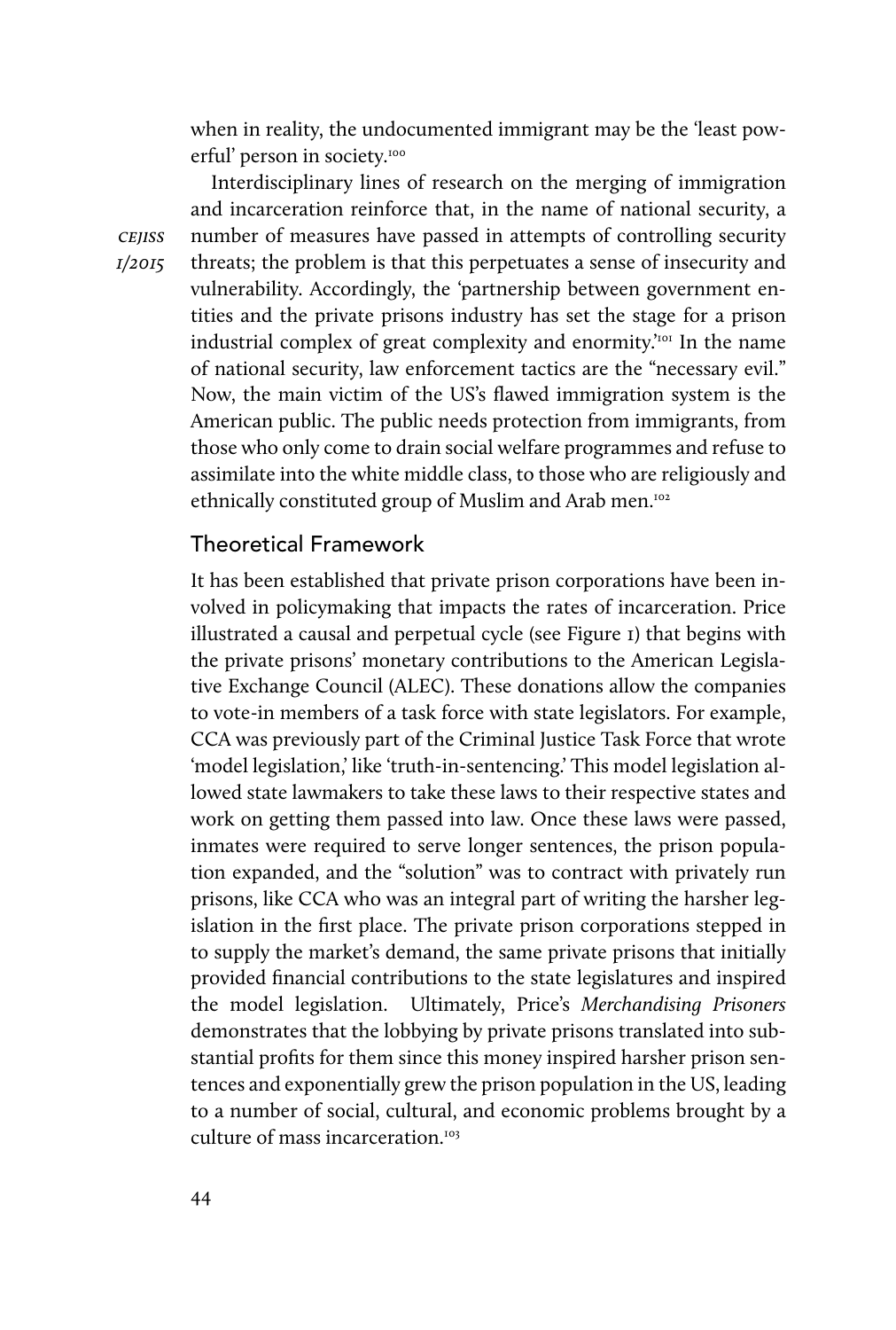This process is very similar to the current situation of immigrant detention. Private prison corporations are voting members of ALEC and are now on the "Public Safety and Elections Task Force" that writes model legislation, like Arizona's SB 1070. In the case of Arizona, it was Russell Pearce who then took the bill drafted by the ALEC task force to Arizona and worked on getting it passed and signed by Governor Jan Brewer. This bill increases the number of immigrants detained and increases the duration of their detainment, which means DHS must turn to contracting with private prisons or to outsourcing with state or local government to be able to keep up with the number of beds needed.

The framework, however, exists within the context depicted by d'Appollonia's *Frontiers of Fear*. 104 The reason *why* the causal cycle is able to function is because it is situated within a larger context of securitisation of immigration. Figure 2 includes an updated model in which the causal cycle moves within a context of securitisation and a political climate of fear. Now, the task force is able to write "model legislation" because of a perceived threat to national identity, social cohesion, and internal security. As d'Appollonia explains, this insecurity has led to the securitisation of immigration policies, which is illustrated by Arizona's SB 1070 and the wave of subsequent copycat bills. The 'security/insecurity spiral' she describes consists of the perception of or an existential security threat, the 'highest threat to homeland security [being] immigrants, Muslim foreigners, and Muslim nationals.<sup>'105</sup> The link between immigration and terrorism has led to immigration policies that are counterterrorist policies and vice versa. However, fear is the impetus for more security policies, which in turn generates more fear, and again leads to more security policies. The increasing number of security measures has a negative impact on the public's trust in the state's capacity to effectively deal with these security threats. Despite the political distrust in the efficacy of these security measures, a demand for harsher and tougher measures is the result, and so the cycle is repeated.

The wave of copycat bills across states is evidence of security escalation and a demand for harsher and tougher security measures. The burden of security measures is disproportionately allocated on immigrants and nationals of foreign origin. Ultimately, as a result of the dynamics of policy failures, escalated policies fail to meet their stated objectives while simultaneously consuming a substantial amount of the state's scarce resources. Not to mention, the security/insecurity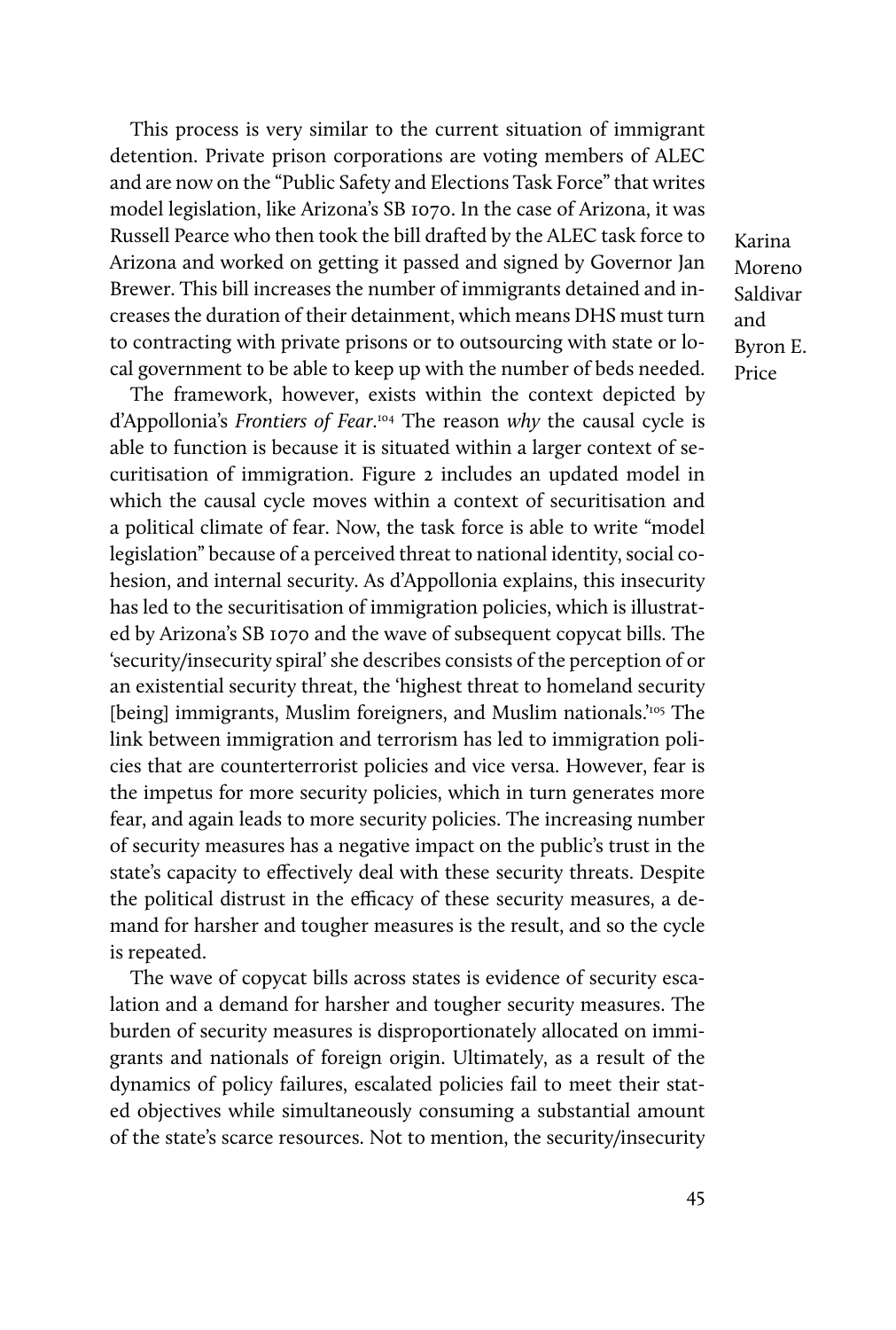spiral has also resulted in substantial bureaucratic restructuring and courts overwhelmed by cases challenging immigration administrative decisions.<sup>106</sup> The end result is less democracy, more distrust and insecurity, and an erosion of civil liberties and human rights. Within this securitisation context, it is evidently not difficult for private prison corporations to work with state policymakers to pass policies that lead to the increased detainment of anyone perceived to be a security threat, actual or symbolic.

## Deployed Data

*cejiss 1/2015*

> Data was compiled from two non-profit organisations that collect and report data on private corporations' political contributions, including lobbying and campaign contributions. These organisations serve to bring transparency by collecting and making these records public. These organisations are called Follow the Money (followthemoney. org) and Open Secrets (opensecrets.org). Their websites allow for data extraction, so this study used lobbying by state as well as political campaign contributions for CCA and The GEO Group, Inc. Lobbying dollars are provided for years 2003 to 2012, and campaign contributions are provided from years 2007 to 2012; please see Tables 1 through 4. From this, a small dataset was compiled including the 36 states that included a number of relevant variables that would possibly be able to explain states proposing copycat bills. For example, included in the study are the total size of the population, the racial and ethnic composition of the population, the population with a college education, the median household income, the state's unemployment rate, the number of Republicans and Democrats within the two chambers of the state legislature, as well as the political party of the governor. Ultimately, what the findings show is these socio-demographic variables alone do not provide a 'common denominator' or a possible explanation of the impetus of the wave of copycat bills.

## Findings

## *Political Lobbying by CCA and The Geo Group, Inc.*

The data shows the lobbying dollars for CCA and The GEO Group Inc. were primarily sent to states with proposed copycat bills. For CCA, of the \$2,234,754 total spent on lobbying, 90.5% of this was sent to states with copycat bills (see Table 1), and shows that only \$210,760 went to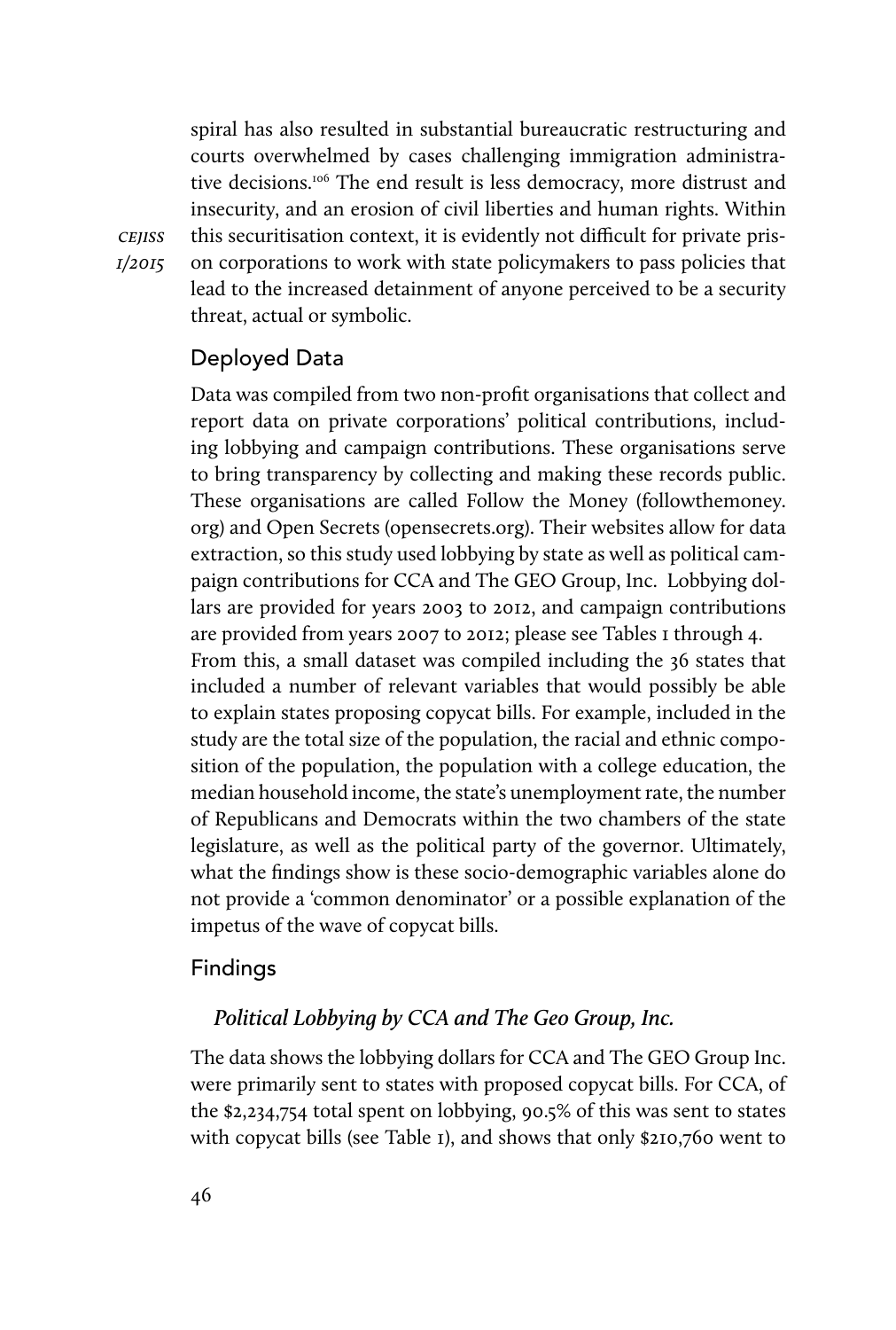the 14 states without copycat bills. The findings are similar for The GEO Group, Inc. Of the \$3,243,561 total lobbying dollars, 93% went to states with copycat bills. This leaves only \$241,300 spent on states without copycat bills. Lobbying by CCA was present in 28 of the 36 states with copycat bills and was present in 8 states that did not propose copycat bills in their state legislatures. The GEO Group Inc. lobbied in 21 of the 36 states that proposed copycat bills. The data also shows both CCA and The GEO Group, Inc. lobbied three states that did not propose copycat bills, and further exploration into this is needed; this includes the states of Alaska, Idaho, and New Mexico. On a cursory glance, there has been a fervent push in Alaska and active lobbying by private prisons to help form partnerships that allow for more privatisation, with the largest number of lobbying money received by state lawmakers (as opposed to governor or political party).

*Private Prisons and the Emerging Immigrant Market in the US* 

|                                                       | Lobbying \$<br>Total \$2,234,754 |
|-------------------------------------------------------|----------------------------------|
| States with SB 1070 copycat bills                     | \$2,023,994<br>90.5%             |
| States without SB 1070 copycat bills<br>≂<br>–<br>. . | \$210,760<br>.09%                |

Source: Follow the Money, followthemoney.org

#### **Table 3 The GEO Group, Inc. Lobbying 2003-2012**

|                                      | Lobbying \$<br>Total \$3,243,561 |
|--------------------------------------|----------------------------------|
| States with SB 1070 copycat bills    | \$3,002,261<br>93%               |
| States without SB 1070 copycat bills | \$241,300<br>.07%                |

Source: Follow the Money, followthemoney.org

# *Campaign Contributions for CCA and The GEO Group, Inc.*

The campaign contributions from CCA and The GEO Group, Inc. show a number of interesting findings. For example, contributions are made across party lines to both Republican and Democrat candidates. What campaign contributions show is that both CCA and The GEO Group,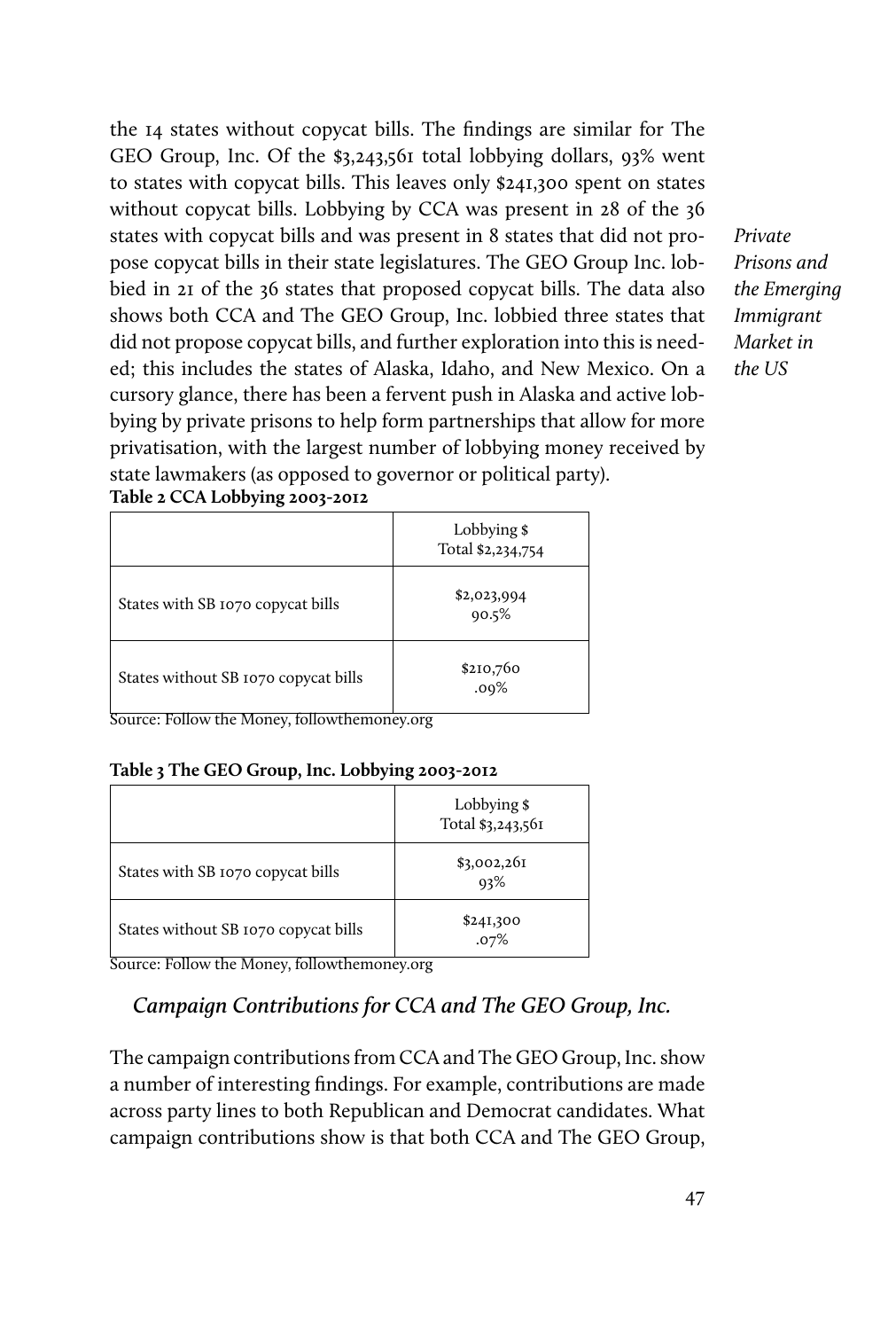Inc. contribute across party lines to campaigns that ultimately win; this suggests the companies are attentive to the political campaigns at different levels, across different states, and are especially aware of the political environments of each campaign.

# *cejiss*

*1/2015*

|                                             | 2007     | 2008      | 2009      | 2010      | 20II      | 2012      |
|---------------------------------------------|----------|-----------|-----------|-----------|-----------|-----------|
| Total \$ spent \$646,590                    | \$19,450 | \$103,200 | \$158,070 | \$148,350 | \$101,750 | \$115,520 |
| Total number of con-<br>tributions          | 3I       | 95        | I45       | 167       | 95        | 98        |
| Number of contribu-<br>tions to Republicans | 14       | 46        | 101       | 118       | 63        | 55        |
| Number of contribu-<br>tions to Democrats   | 17       | 47        | 44        | 49        | 32        | 43        |
| Campaigns won                               | 22       | 66        | 89        | 128       | 70        | 69        |
| Campaigns lost                              | 2        | 8         | 39        | 23        |           | 17        |

**Table 4 CCA Campaign Contributions 2007-2012** 

Source: Follow The Money, followthemoney.org

|  |  | Table 5 The GEO Group, Inc. Campaign Contributions 2007-2012 |
|--|--|--------------------------------------------------------------|
|--|--|--------------------------------------------------------------|

|                                             | 2007         | 2008        | 2000        | 2010      | <b>2011</b>  | 2012      |
|---------------------------------------------|--------------|-------------|-------------|-----------|--------------|-----------|
| Total spent \$793161.45                     | \$8,150      | \$42,150    | \$132,682   | \$183,090 | \$26,810     | \$243,521 |
| Total number of contri-<br>butions          | 9            | 36          | 63          | 48        | 37           | 98        |
| Number of contribu-<br>tions to Republicans | 3            | 24          | 42          | 32        | 28           | 73        |
| Number of contribu-<br>tions to Democrats   | 6            | $\mathbf Q$ | 20          | т6        | 9            | 24        |
| Campaigns won                               | 6            | 18          | 42          | 34        | 31           | 82        |
| Campaigns lost                              | $\mathbf{2}$ | $\mathbf 0$ | $\mathbf Q$ | 6         | $\mathbf{2}$ | 8         |

Source: Followthemoney.org

Further research is needed to examine other legislation that disproportionately affects immigrants and noncitizens across the US, such as voter ID laws that also spread across the country and was repeatedly used in political rhetoric as a means of protecting and providing security from threats of the "other" to determine if this is a lurking variable within the existing data.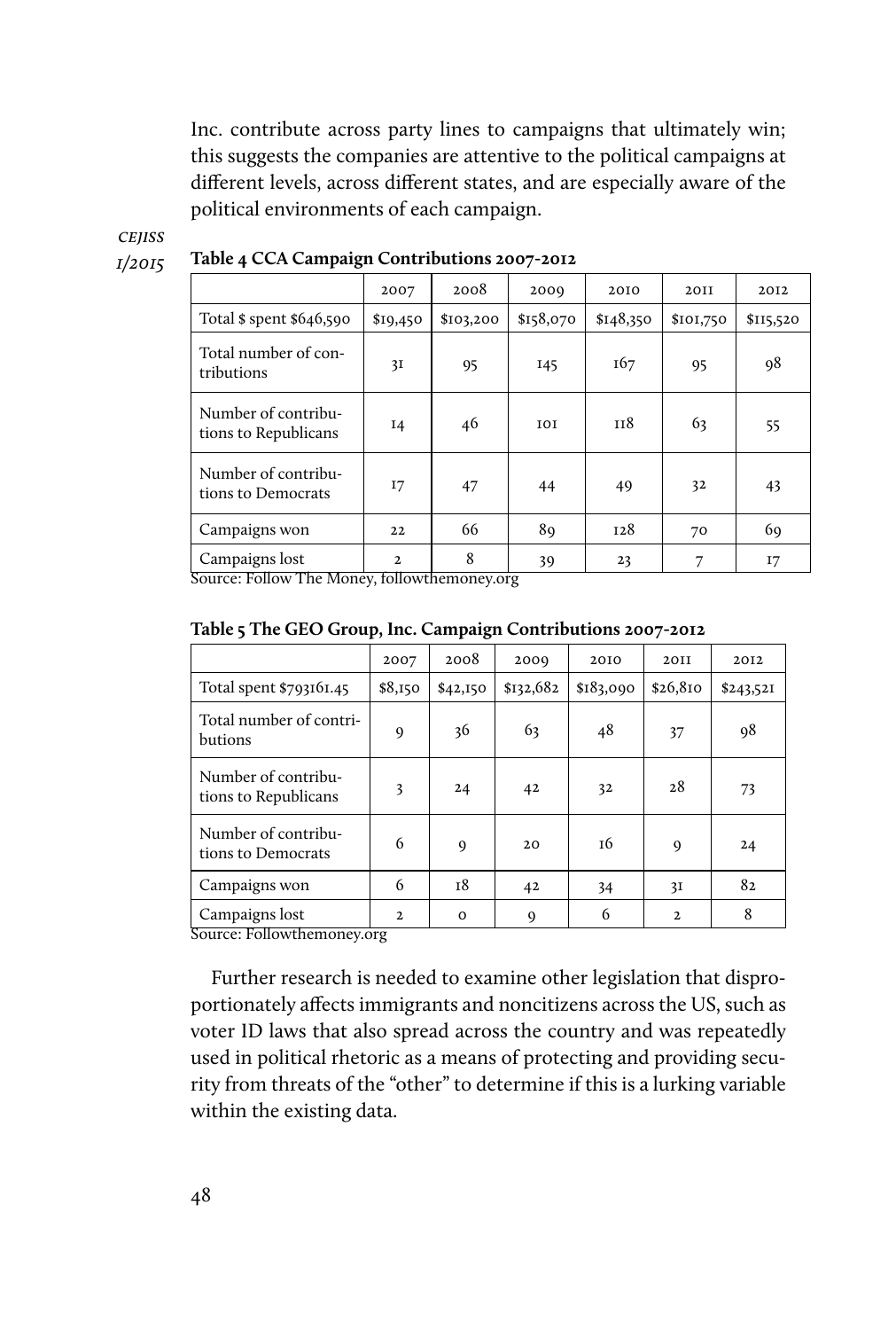# Conclusion

In summation, this work serves to further the dialogue on the role of for-profit prison corporations in immigration detention and security measures. While the privatisation of prisons has been exhaustively studied from a variety of fields and disciplines, little work has been done on how the same private prisons are now operating as immigration detention centres, housing convicted criminals in the same facilities as immigrants and noncitizens. A number of laws and legislation play a role in this by criminalising immigration, requiring mandatory detention, and expanding the reach and control of government entities, such as DHS, CBP (etc). This research emphasises that not just the undocumented are at risk of detainment and deportation; heightened securitisation has widened the net of who is an "other" and who is perceived as a risk, whether it be symbolic or real. This has especially shifted and expanded following the attacks of September II<sup>th</sup>. This work shows a direct link between CCA and The GEO Group, Inc., on their involvement through lobbying and campaign contributions to states that proposed immigration copycat bills after Arizona passed its controversial SB 1070. The work presents evidence that a majority of lobbying dollars and efforts were sent to states that proposed copycat bills in their state legislatures. This research also identifies potential new lines of research that merit further, critical examination.

To conclude, the implications of heightened securitisation provided by d' Appollonia are worth discussing. d'Appollonia's work on securitisation on both sides of the Atlantic illustrated it has resulted in policy failures yet continue to be escalated and consume limited public resources. However, because of fear, steps that undermine civil liberties and human rights have been made that compromise democracy. Profit is coming in from the new, booming market of immigrant detention, but this is at a high social cost, and in the end, we are not safer, simply more exposed.

#### **Figure 1: Model presented by Price (2006)**

Graphics disabled

Note: This model was used by Price (2006) from Biewen (2002).

#### **Figure 2: Updated model by Saldivar and Price (2014)**

Graphics disabled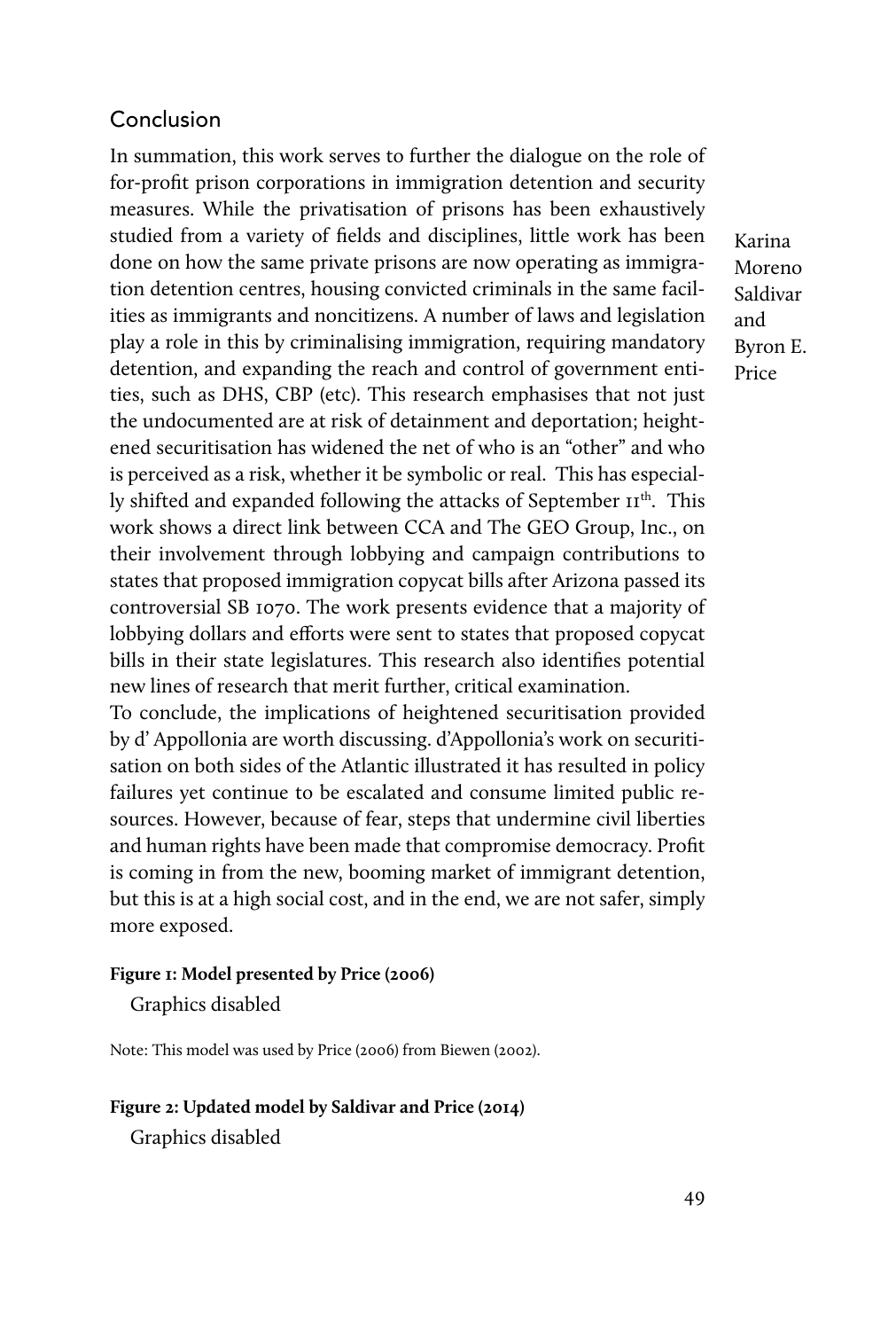|                    | Bills introduced in<br>2010 legislative session,<br>ultimately rejected | Bills introduced<br>in 2011 legislative<br>session, ultimately<br>rejected | <b>Bills Passed</b> | <b>Bills</b> currently<br>pending in<br>state legisla-<br>tures |
|--------------------|-------------------------------------------------------------------------|----------------------------------------------------------------------------|---------------------|-----------------------------------------------------------------|
| <b>CEJISS</b>      | Arkansas                                                                | California                                                                 | Arisona*            | <b>Illinois</b>                                                 |
| I/2O <sub>I5</sub> | Delaware                                                                | Colorado                                                                   | Alabama             | Michigan                                                        |
|                    | Florida*                                                                | Florida                                                                    | Georgia*            | Ohio                                                            |
|                    | Illinois*                                                               | lowa                                                                       | Indiana*            | Pennsylvania                                                    |
|                    | Kansas*                                                                 | Kansas                                                                     | Utah*               | Wisconsin                                                       |
|                    | Louisiana*                                                              | Kentucky                                                                   | South Carolina*     |                                                                 |
|                    | Maryland                                                                | Louisiana                                                                  |                     |                                                                 |
|                    | Michigan*                                                               | Maine                                                                      | *Challenged and     |                                                                 |
|                    | Minnesota                                                               | Mississippi                                                                | blocked by court    |                                                                 |
|                    | Nebraska*                                                               | Nebraska                                                                   |                     |                                                                 |
|                    | Nevada*                                                                 | Nevada                                                                     |                     |                                                                 |
|                    | North Carolina*                                                         | New Hampshire                                                              |                     |                                                                 |
|                    | Pennsylvania*                                                           | North Carolina                                                             |                     |                                                                 |
|                    | Rhode Island                                                            | Oklahoma                                                                   |                     |                                                                 |
|                    | South Carolina*                                                         | South Dakota                                                               |                     |                                                                 |
|                    |                                                                         | Tennessee                                                                  |                     |                                                                 |
|                    | * Reintroduced in 2011                                                  | <b>Texas</b>                                                               |                     |                                                                 |
|                    | legislative session                                                     | Virginia                                                                   |                     |                                                                 |
|                    |                                                                         | Washington                                                                 |                     |                                                                 |
|                    |                                                                         | Wyoming                                                                    |                     |                                                                 |

#### **Table 1 Copycat billsCopycat bills as of January 2012**

*Source: National Council of La Raza, January 2012*

 $*$   $*$   $*$ 

KARINA MORENO SALDIVAR is affiliated to the Long Island University, Brooklyn's School of Business and Public Administration and Information Sciences and may be reached at info@cejiss.org.

Byron E. Price is affiliated to the Medgar Evers College for the City University of New York and may be reached at: info@cejiss.org.

# **Notes**

- 1 Ariane Chebel d'Appollonia (2012), *Frontiers of Fear: Immigration and Insecurity in the United States and Europe*, Cornell UP.
- 2 Ibid, p. 140.
- 3 Byron Price (2006), *Merchandizing Prisoners: Who really Pays for Prison Privatization?* Westport, CT: Praeger.
- 4 Chebel d' Appollonia (2012).
- 5 Price (2006), see Chapter 6.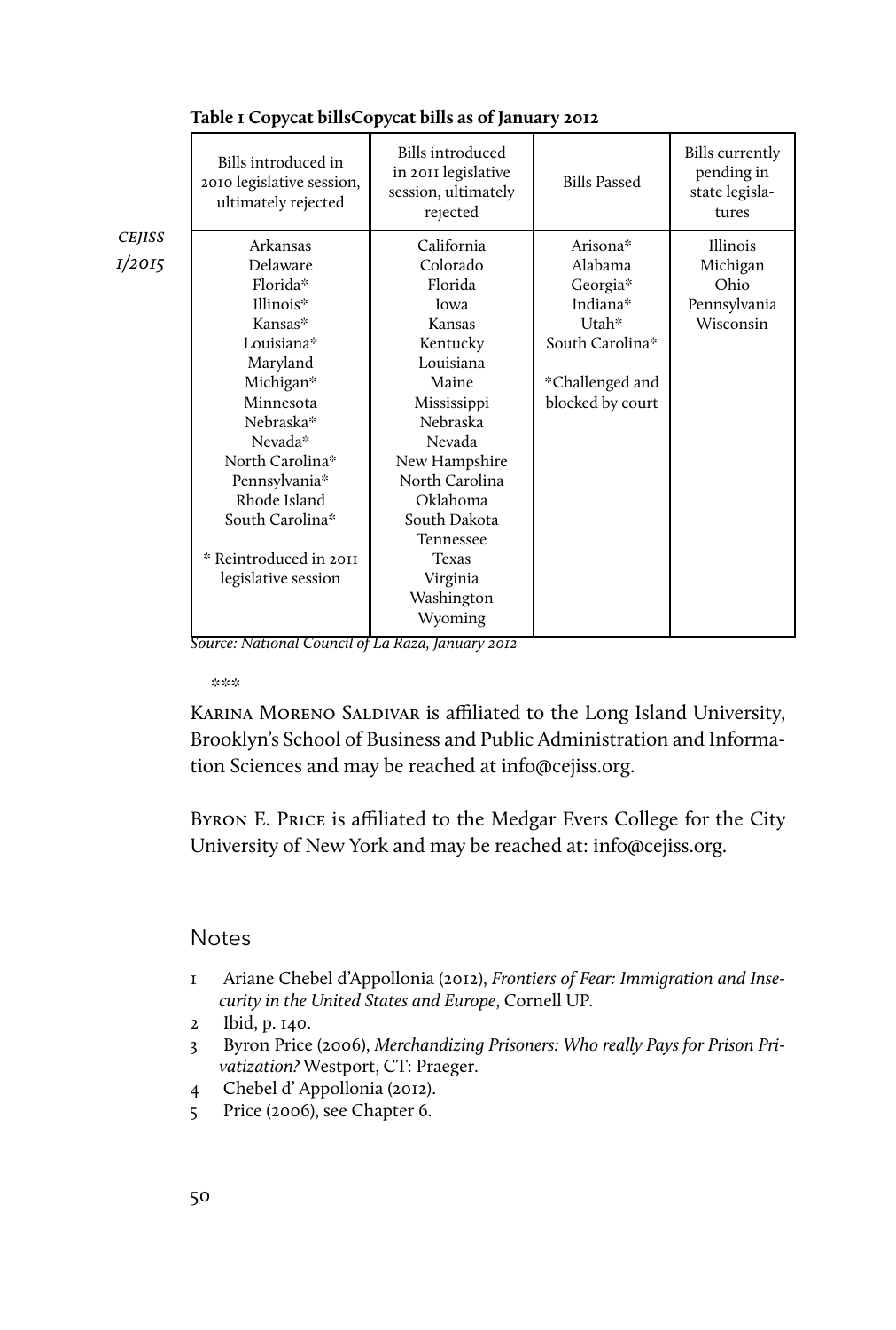- 6 Ibid.
- 7 Ibid.
- 8 Chebel d'Appollonia (2012).
- 9 Ibid, p. 140.
- 10 Heather C. West, William J. Sabol, and Sarah J. Greenman (2010), Prisoners in 2009. Washington, DC: U.S. Department of Justice, Office of Justice Programs, Bureau of Justice Statistics.
- 11 Ibid, p. 1.
- 12 Ibid, p. 1.
- 13 Paul Guerino, Paige M. Harrison and William J. Sabol (2012), 'Prisoners in 2010,' *US Department of Justice*, Office of Justice Programs, Bureau of Justice Statistics.
- 14 Ibid, p. 1
- 15 Ibid, p. 14
- 16 John Scalia (1996), 'Noncitizens in the Federal Criminal Justice System, 1984-1994,' *US Department of Justice*, NCJ-160934.
- 17 Ibid.
- 18 Ibid.
- 19 Ibid.
- 20 Peter Andreas (2000), *Border Games: Policing the US-Mexico Divide*, Cornell UP.
- 21 Scalia (1996).
- 22 John Scalia and Marika F. X. Litras (2002), Immigration Offenders in the Federal Criminal Justice System, 2000, US Department of Justice: Bureau of Justice Statistics, NCJ 191745.
- 23 Scalia and Litras (2002), p. 2.
- 24 Ibid, p. 2.
- 25 Kamals Mallik-Kane, Barbara Parthasarathy and William Adams (2012), 'Examining Growth in the Federal Prison Population, 1998 to 2010,' *Urban Institute Justice Policy Center*.
- 26 Ibid, p. 2.
- 27 Ibid, p. 3.
- 28 Ibid, p. 4.
- 29 Ibid, p. 6.
- 30 Ibid, p. 10.
- 31 Ibid, p. 11.
- 32 Devon B. Adams and Lara E. Reynolds (2002), 'Bureau of Justice Statistics 2002: At a Glance,' *US Department of Justice*, Office of Justice Programs, Bureau of Justice Statistics.
- 33 'Immigration Enforcement Actions: 2008' (2009), Homeland Security: Office of Immigration Statistics, See p. 3.
- 34 Detention Watch Network (2011), 'The Influence of the Private Prison Industry in the Immigration Detention Business,' Washington DC.
- 35 National Immigration Forum, (2013), 'The Math of Immigration Detention: Runaway Costs for Immigration Detention do not add up to Sensible Policies,' Washington DC.
- 36 Detention Watch Network (2011).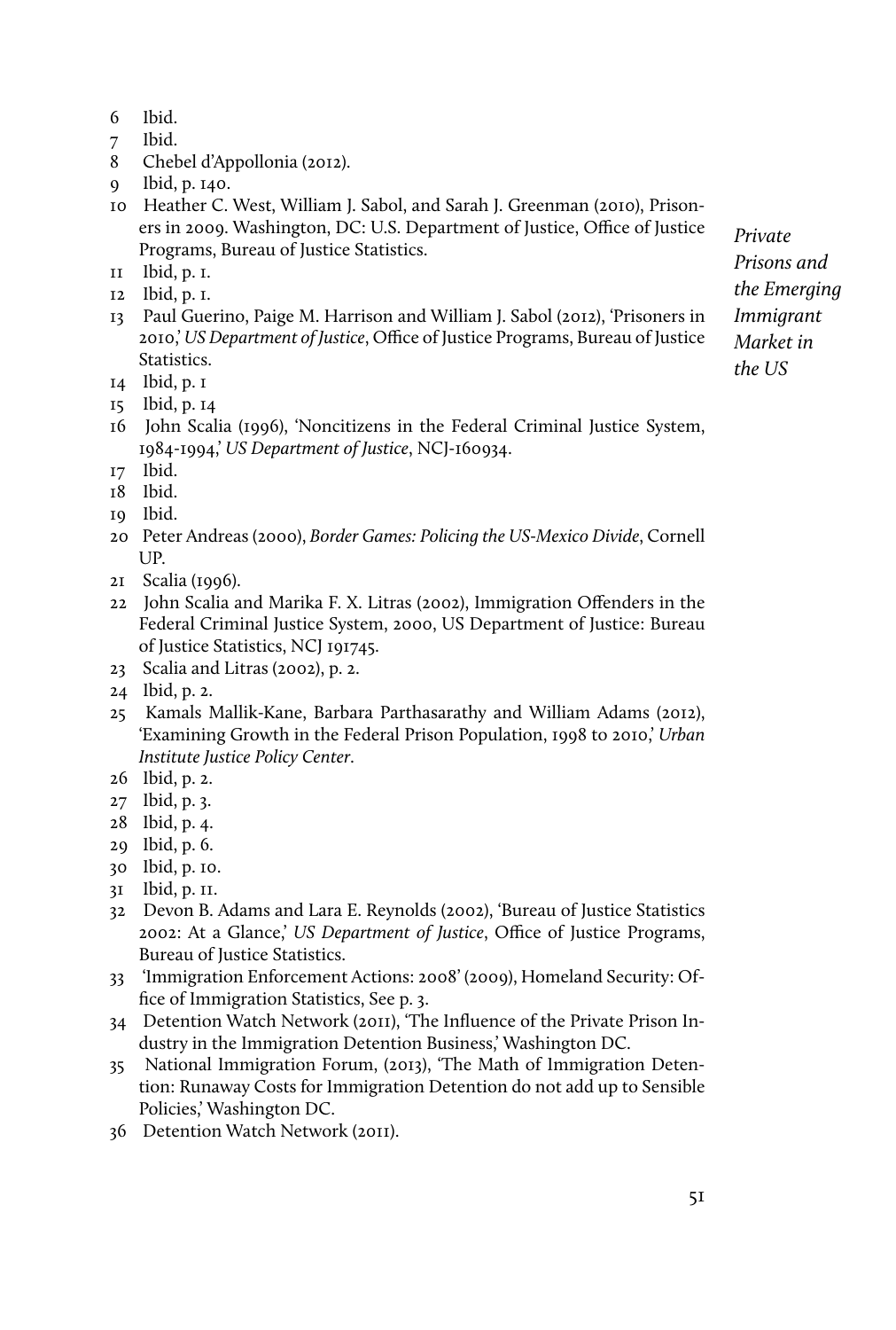- 37 Susan Silberberg (2014), 'Access Denied: How Security is Transforming Public Space,' *The Conversation*.
- 38 'Immigration Detention Bed Quota Timeline,' in National Immigrant Justice Center [database online]. This article is available at: [<http://im](http://immigrantjustice.org/sites/immigrantjustice.org/files/Immigration_Detention_Bed_Quota_Timeline_2014_03.pdf)[migrantjustice.org/sites/immigrantjustice.org/files/Immigration\\_Deten](http://immigrantjustice.org/sites/immigrantjustice.org/files/Immigration_Detention_Bed_Quota_Timeline_2014_03.pdf)[tion\\_Bed\\_Quota\\_Timeline\\_2014\\_03.pdf](http://immigrantjustice.org/sites/immigrantjustice.org/files/Immigration_Detention_Bed_Quota_Timeline_2014_03.pdf)>, (accessed 20 December 2014).
- 39 2010 Annual Report on 'Corrections Corporations of America,' (2011).
- 40 Michael Welch (2000), 'The Role of Immigration and Naturalisation Service in the Prison-Industrial Complex,' *Social Justice*, 27:3, pp. 73-88. See p. 80.
- 41 Nicole Trujillo-Pagan (2014), 'Emphasising the "Complex" in the "Immigration Industrial Complex."' *Critical Sociology*, 40: 1, pp. 29-46, emphasising p. 42.
- 42 Alissa R. Ackerman, Meghan Sacks and Rich Furman (2014), 'The New Penology Revisited: The Criminalization of Immigration as a Pacification Strategy,' *Justice Policy Journal*, 11:1. See p. 4.
- 43 Welch (2000), p. 79.
- 44 Mary Bosworth and Emma Kaufman (2011), 'Foreigners in a Carceral Age: Immigration and Imprisonment in the United States,' *Stanford Law and Policy Review*, 22:2, pp. 429-54. See p. 40.
- 45 American Civil Liberties Union (2014), 'Warehoused and Forgotten: Immigrants Trapped in Our Shadow Private Prison System,' New York NY. See p. 17.
- 46 Welch (2000), p. 73.
- 47 Michael Welch (1996), 'The Immigration Crisis: Detention as an Emerging Mechanism of Social Control,' *Social Justice*, 23:3, pp. 169-184. See p. 177.
- 48 Ibid, p. 170.
- 49 Welch (2000), p. 83.
- 50 Samuel P. Huntington (2004), *Who Are We? The Challenges to America's National Identity*, Simon and Schuster, New York, NY.
- 51 Welch (1996), p. 169.
- 52 Bosworth and Kaufman (2011), p. 442.
- 53 Trujillo-Pagan (2014), p. 41.
- 54 Bosworth and Kaufman (2011), p. 444.
- 55 Ibid, p. 445.
- 56 Chebel d'Appollonia (2012), p. 67.
- 57 Ackerman, Sacks and Furman (2014), p. 8.
- 58 Bosworth and Kaufman (2011), p. 430.
- 59 Ibid, p. 431.
- 60 Ibid, p. 439.
- 61 Ibid, p. 431.
- 62 'Growing Concern about Rise of Islamic Extremism at Home and Abroad,' *Pew Research Center for the People and the Press*, 2014.
- 63 Ackerman, Sacks and Furman (2014), p. 2.
- 64 Bosworth and Kaufman (2011), p. 440.
- 65 Ibid, pp. 440-441.
- 66 Ibid, p. 441.